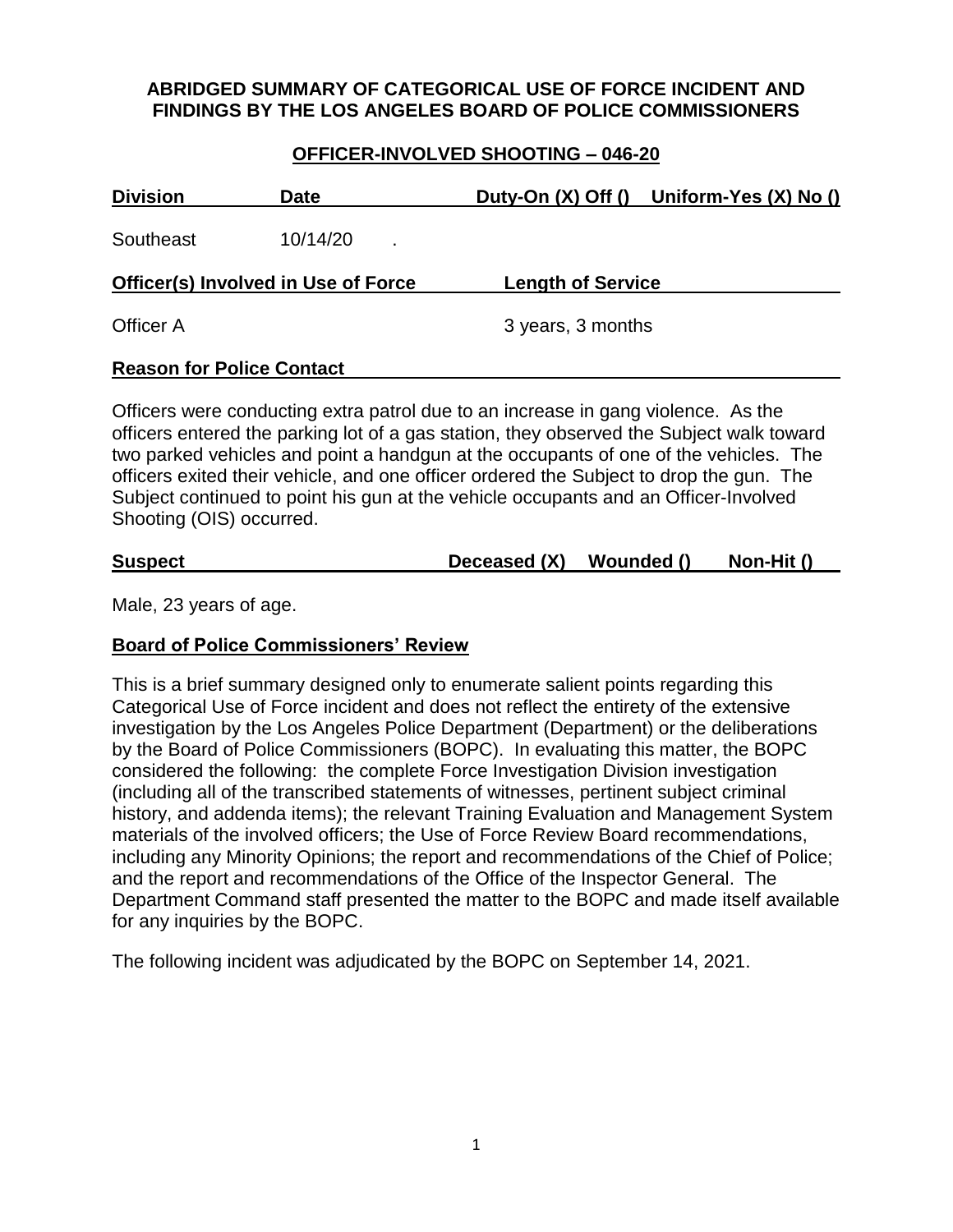#### **Incident Summary**

Uniformed Police Officers A and B were assigned to conduct extra patrol due to an increase in gang violence. As the officers were patrolling, Officer B observed approximately four to six people congregating around two parked vehicles in the parking lot of a gas station. Officer B described the vehicles as a black BMW and a white or silver colored vehicle (later determined to be a white Hyundai) on the west side of the parking lot.

The individuals standing near the vehicles were Victims A, B, and C. An additional individual, Victim D, was seated in the front passenger seat of the black BMW. According to Victim A, while at the gas station, his friend Victim B had arrived, and they had decided to back into the parking stalls to hang out, which was captured on the gas station video cameras.

According to Officer B, the gas station is a known hangout for gang members. Officer B believed the four to six people that he/she had just observed were loitering in the parking lot and wanted to, "Just see what was going on." Officer B told his/her partner about his/her observations and directed Officer A to make a U-turn so they could get a closer look at the individuals in the gas station. According to Officer A, he/she believed Officer B had observed a group of approximately eight individuals loitering in the gas station parking lot.

Officer A made a U-turn and traveled north toward the gas station. According to Officer A, "If they [the individuals in the parking lot] weren't doing anything, the plan was to just keep on going."

According to both officers, they did not activate their Body-Worn Videos (BWVs) at this point because they only intended to drive into the gas station to better observe the individuals who were in the parking lot area. Therefore, Officer B did not update the officers' status and location (Code Six) because he/she was unsure if he/she would even make contact with anyone. Additionally, neither officer considered requesting additional units because they did not plan on stopping at the gas station.

Moments before the officers' arrival at the gas station, the victims had entered their respective vehicles. Victim A was now in the driver's seat of the BMW with the door closed, and Victim D remained in the front passenger seat. Victim B was now seated in the driver's seat of the Hyundai with the door closed, and Victim C was in the front passenger seat.

Meanwhile, unbeknownst to the victims and the officers, the Subject entered the gas station property by jumping over a waist-high fence along the southwest side of the property. The Subject then quickly moved in a northeasterly direction across the parking lot, toward the BMW.

As captured on the gas station video, the Subject made his way to the front of the BMW. As he did so, he raised his left arm toward the windshield of the BMW while holding a black handgun in his left hand.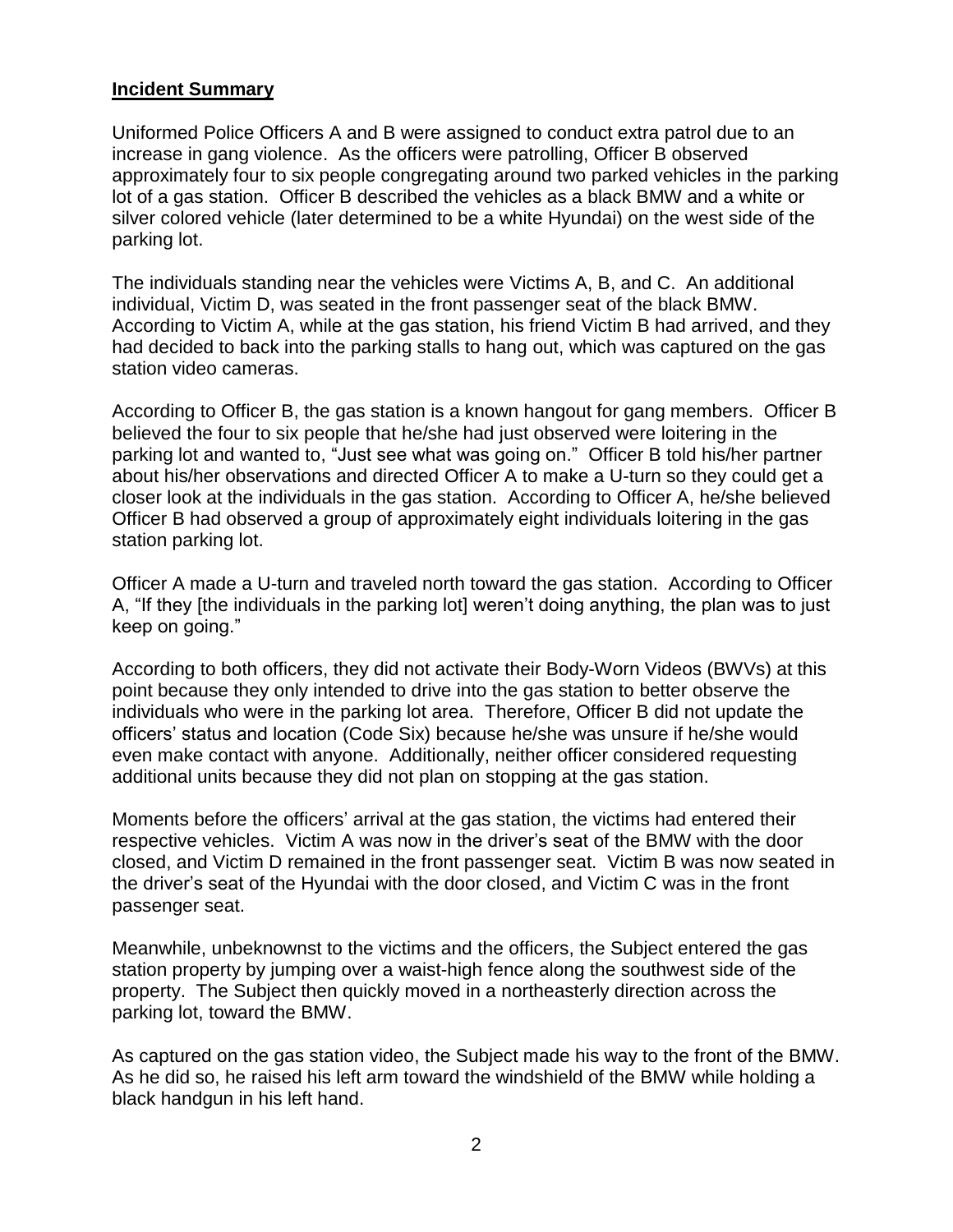When the Subject reached the front of the BMW, he appeared to briefly bring the handgun close to his body, with the handgun pointed downward, and grab the top portion of the handgun with his right hand. As the Subject made this movement with his handgun, he continued walking toward the driver's side of the BMW and stood between the two vehicles. Simultaneously, Victim A began to open the driver's door of the BMW but remained seated in the vehicle. The Subject then pointed the handgun in Victim A's direction.

According to Victims A, B, C, and D, the Subject appeared to be manipulating the slide of the gun. It appeared to each of them that the Subject was attempting to fire the pistol, but the gun did not fire.

According to Officer B, as the officers pulled into the driveway of the gas station, he/she noted that the individuals whom he/she had observed moments earlier standing in the parking lot were no longer by the two parked vehicles.

According to Officer B, he/she observed the Subject aggressively walking toward the BMW. Officer B observed the Subject draw a gun from his waistband and point it at Victim A, who was seated in the driver's seat of the BMW. According to Officer B, he/she did not verbalize his/her observations about the Subject being armed to his/her partner because, "It was so blatantly obvious that a man in front of, I think 10, 15 feet away was carrying a gun. And I know my partner saw the exact same thing. There was no possible way of missing that."

Officer A parked the police vehicle just inside the parking lot, angled in a northwesterly direction. Officer B's BWV captured him/her exit the police vehicle, stand behind his/her open passenger side door, and remove his/her radio with his/her left hand. According to Officer B, as he/she exited the vehicle, he/she ordered the Subject to drop the gun.

According to Victims A, B, and C, they each heard the officers telling the Subject to drop the gun. According to Victim D, he/she heard the officers tell the Subject to get on the ground.

Officer A also observed the Subject walking across the parking lot as they approached the gas station. According to Officer A, he/she observed the Subject walking aggressively across the parking lot, and as they got closer, he/she observed that the Subject was armed with a gun in his hand.

According to Officer A, he/she advised Officer B that the Subject was armed with a gun. Officer A stated, "As soon as I was certain that he was carrying a firearm is when I stopped the vehicle and exited." As Officer A was exiting the vehicle, he/she observed the Subject raise his left arm and appear to aim the gun at Victim A. Officer A further stated that he/she observed the Subject's finger inside the trigger guard of the firearm. Officer B also observed the Subject's finger on the trigger.

According to Officer A, as he/she was exiting his/her vehicle, he/she unholstered his/her pistol, "Because as I'm exiting is when he's [the Subject's] beginning to draw on the occupants in the vehicle. And before I'm actually able to completely make it out of the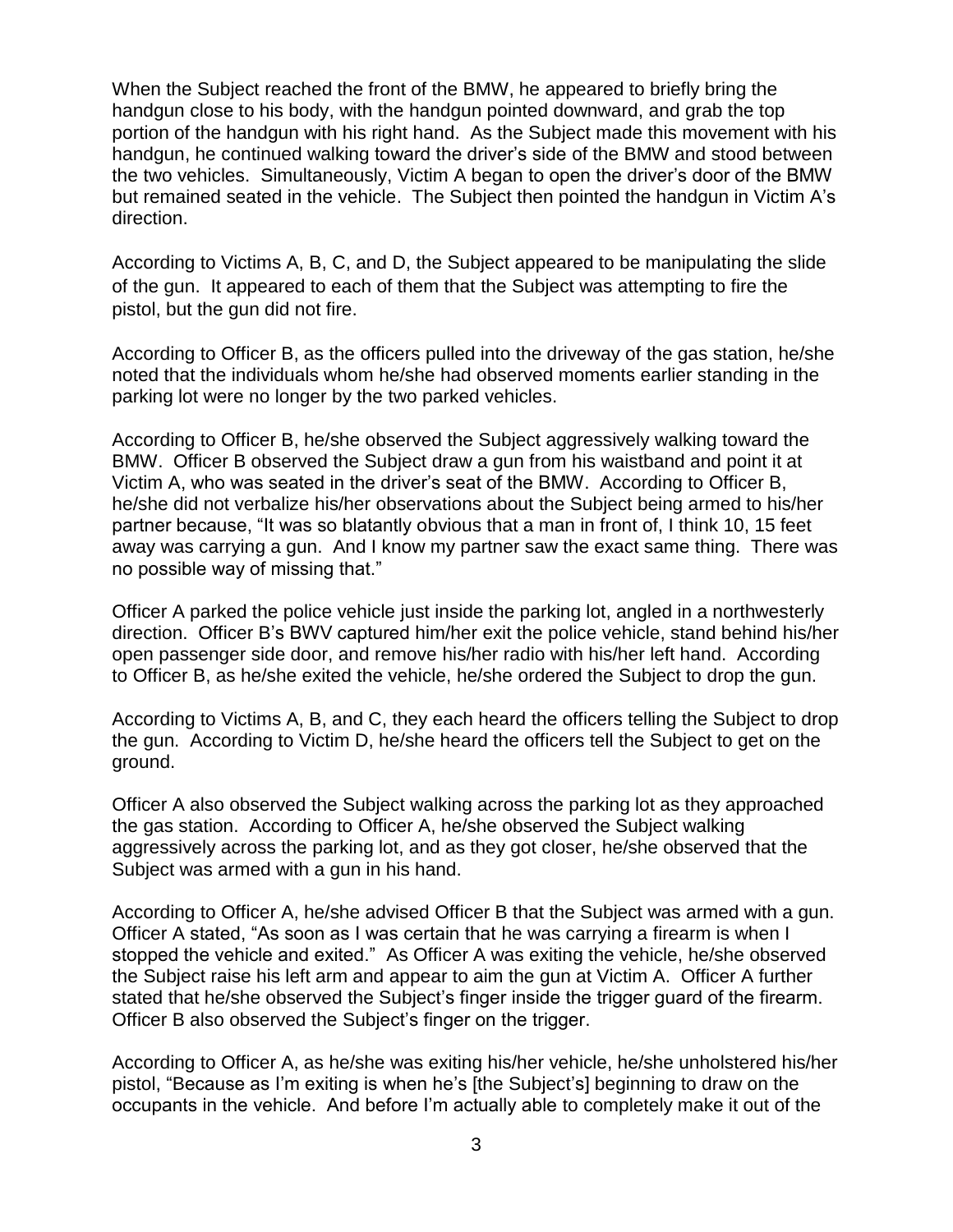vehicle, he [the Subject] is up on target already." Officer A stated he/she unholstered his/her pistol because he/she believed that the situation would escalate to where deadly force was necessary due to the Subject actively pointing a firearm at the occupants inside of the vehicle. Additionally, as Officer A was exiting the police vehicle, he/she heard Officer B order the Subject to drop the gun multiple times; however, the Subject did not comply.

According to Officer A, "Before I fired my first round, if I remember correctly, he [the Subject] had turned his head to observe my partner and I, or at least our black and white, and made no effort at all or any acknowledgement as if he cared that we were there."

Believing the Subject was going to shoot the occupants in the vehicle, Officer A aimed his/her pistol toward the Subject's center body mass and fired one round in a northwesterly direction.

According to Officer A, after he/she fired his/her first round, the Subject began turning his whole body to the left, but the Subject's gun was still pointed at the occupants in the BMW. Therefore, Officer A fired his/her second round in defense of Victims A and D's lives.

Officer A stated the Subject, "Begins to turn towards my partner and I still holding a firearm. And at that point in time, I was unsure if my rounds had any effect or it made contact with the target. Therefore, I felt as though mine and my partner's lives were in danger." According to Officer A, the Subject now had his firearm pointed in their direction, at a downward at a 45-degree angle, which caused him/her to fire a third round at the Subject.

Officer A believed his/her third round may have struck the Subject; however, he/she observed the Subject turn back towards the driver of the BMW and was still holding the firearm in his hand. Officer A stated, "It looked to me like he was either going to take a barricaded position and we were going to end up in a fire fight, or at that point, he was close enough to possibly just execute the driver of the vehicle." Therefore, Officer A fired a fourth round at the Subject. Following the fourth round, Officer A observed the Subject stumble, as if he had been hit by something. The Subject then moved west, in between the two vehicles, and fell to the ground behind the BMW.

The investigation determined Officer A fired a total of four rounds at the Subject in a northwesterly direction from an approximate distance of 32 feet. Based on an analysis of Officer A's BWV, all four rounds were fired in approximately one second.

Officer A redeployed in a westerly direction while maintaining a two-handed, low-ready position and positioned him/herself next to the driver's side door of the of a parked Chevrolet truck. According to Officer A, he/she was now more in the open, but he/she moved to that location because, "I would be able to have eyes on the suspect, as well as be able to communicate with the individuals that were inside of the vehicle." Officer A's BWV captured the Subject lying on the ground, on his right side, at the rear of the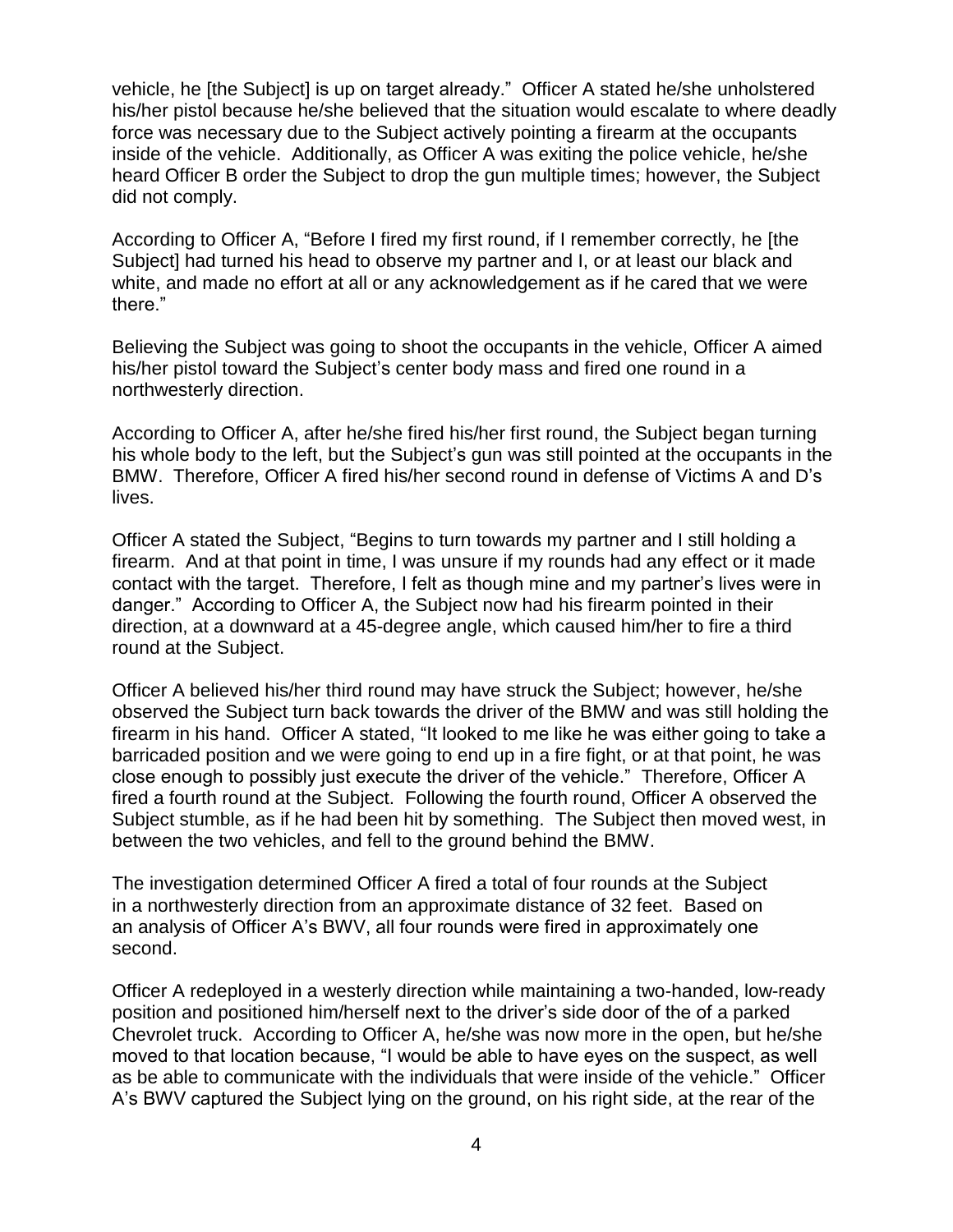BMW. The Subject's firearm was also captured on BWV on the ground near the Subject's left hand

Immediately following the OIS, Officer B broadcast, "Shots fired, Shots fired." Officer B then activated his/her BWV, which captured his/her yelling, "Body worn, body worn!" According to Officer B, he/she activated his/her BWV as soon as it was feasible, and the Subject was no longer an immediate threat.

As he/she held his/her radio in his/her left hand, Officer B unholstered his/her service pistol with his/her right hand. Officer B briefly moved forward, past the open passenger door of the police vehicle and pointed his/her pistol in a northwesterly direction. Officer B then moved back behind his/her open passenger door. Officer B then redeployed from the passenger side of the police vehicle to the front of the Chevrolet truck and joined Officer A.

Officer B believed that he/she unholstered his/her pistol as soon as he/she exited their vehicle. However, based on a review of Officer B's BWV, the investigation determined that Officer B unholstered his/her pistol after the OIS and after his/her initial broadcast.

After the OIS, Officer A activated his/her BWV and it captured him/her order the Subject not to reach for the gun. Officer A then communicated with the victims to determine if anyone was injured. By this time, both Victims B and C had exited the Hyundai and moved near the entrance of the gas station store, and Officer B ordered the victims multiple times to put their hands up.

According to Victims A and D, they remained in the BMW because they were scared and unsure if it was safe for them to exit their vehicle. However, Officer A ultimately directed Victims A and D out of their vehicle, and they complied, joining Victims B and C near the gas station store.

Officer B broadcast, "It's gonna be shots fired. I need an RA [Rescue Ambulance] for a male, conscious and breathing, suffering from a gunshot wound."

The following uniformed personnel responded to the Help call: Sergeants A, B, C, D and Officers C, D, E, F, G, H, I, and J

Officers C and D arrived at scene, stopping their police vehicle at the driveway of the gas station. Within moments additional officers arrived at scene. Officers C and D unholstered their pistols, and Officer C's BWV captured him/her communicating with Officers A and B near the front of the Chevrolet truck, asking them what they needed and who was involved in the incident. Officer C did not recall unholstering his/her pistol during the incident.

Officer B advised Officer C that Officer A had been involved in a shooting. Officer A pointed to the Subject and advised Officer C that the Subject "tried to rob" them (referring to the victims). Officer C then pointed towards Victims A, B, C, and D, who were located near the gas station store, and asked if they were involved and Officer B confirmed they were involved.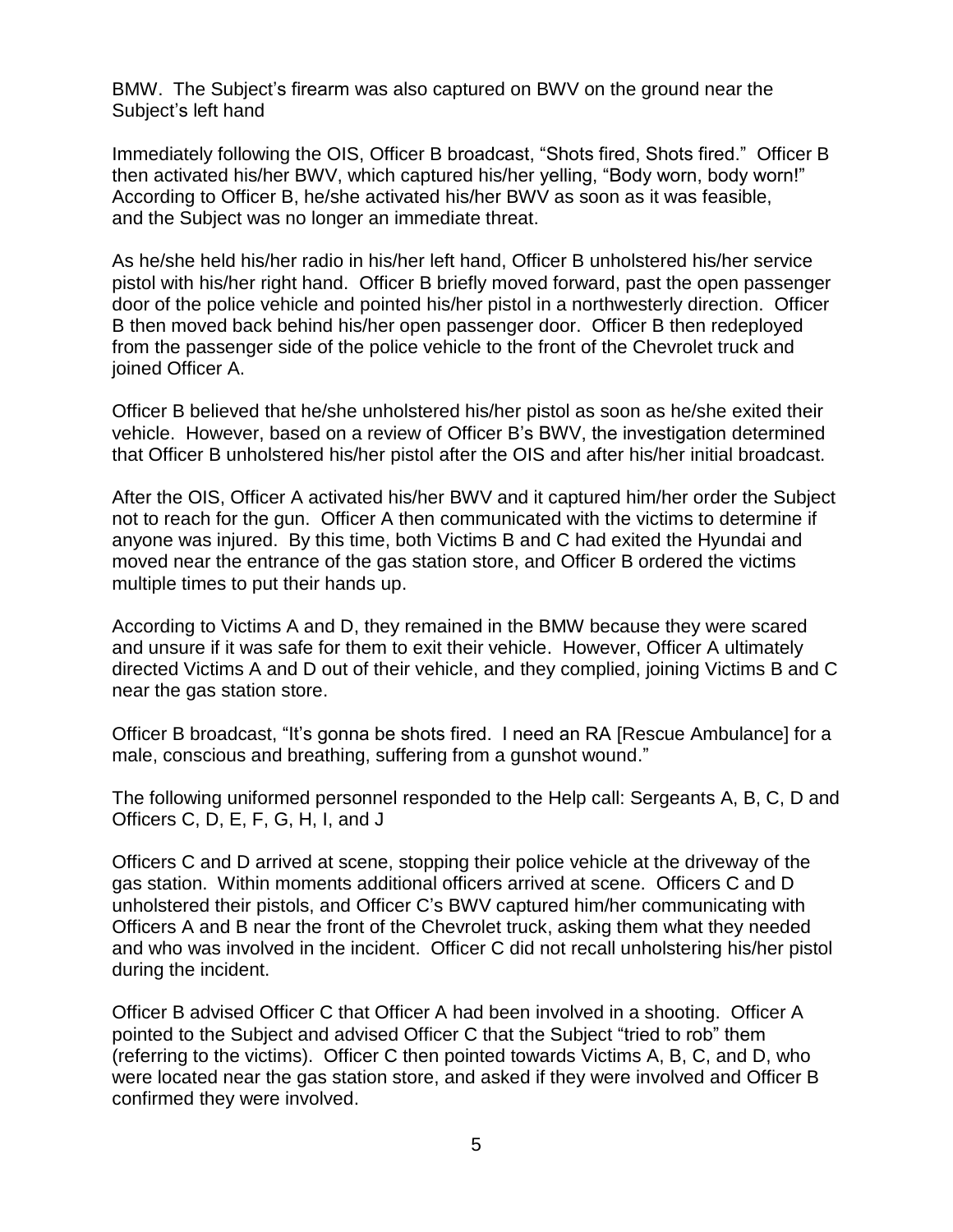As additional officers began to arrive, Officer C's BWV captured him/her requesting a shield, a shotgun, and officers for an arrest team. He/she then directed Officers A and B to take cover behind the Chevrolet truck and requested a less-lethal option. Officer E acquired his/her shotgun from the rack in his/her vehicle, chambered a round, and replaced Officer A as the cover officer near the front of the Chevrolet truck. Officers A and B moved toward the back of the arrest team as it was forming and ultimately holstered their pistols.

Sergeant A responded, broadcast that he/she was at scene, and declared him/herself the Incident Commander (IC).

Soon thereafter, Sergeant B arrived and joined Officer C and the arrest team that was being formed. Sergeant B and Officer C assigned the officers the following roles: Officer F was equipped with a ballistic shield and armed with a pistol; Officer E was designated as the cover officer, armed with a shotgun; Officer D was armed with a 40 millimeter (mm) Less-Lethal Launcher (LLL); Officers C and G were the arrest team; Officer H was armed with a pistol and assigned to guard the Subject's handgun; Officers I and J were armed with pistols and were directed to clear the vehicles; and Sergeant B was the Team Leader.

Officer C's BWV captured the team approach the Subject, who was lying motionless on his right side, behind the BMW. Officers I, J, and F first cleared the two vehicles and ensured there was no one else inside. Officer C then grabbed the Subject's left wrist and forearm, and Officer G grabbed the Subject's right wrist and forearm, and they pulled the Subject away from the gun. Officers C and G then turned the Subject onto his stomach and handcuffed him. Officers C and G searched the Subject, and he was left in a prone position. According to Officer G, "I didn't want to have him roll over or place him in a position that could essentially worsen his condition."

Sergeant B directed Officer G to check the Subject's vitals, and Officer G checked for a pulse on the Subject's neck and wrist. According to Officer G, he/she did not feel a pulse on the Subject's neck, but felt a faint pulse in his wrist. According to Officer G, the Subject was unresponsive and had a chest wound. Officer G was aware that an ambulance was already en route, and he/she was not comfortable with his/her level of training to perform cardiopulmonary resuscitation (CPR) since the Subject had a chest wound. Officer C also believed that he/she may cause more injury to the Subject if he/she performed chest compressions.

Sergeant B broadcast, "[C]an I get an RA for a male, unconscious, not breathing, gunshot wounds to his torso, approximate 30 years of age and you can show a Code Four, suspect in custody."

Shortly after securing the scene, officers made contact with the resident located at the location and ensured none of the occupants were injured.

A Los Angeles Fire Department (LAFD) RA, staffed by Firefighters/Paramedics (FF/PMs), arrived at scene to render medical aid to the Subject. The FF/PMs determined the Subject to be deceased.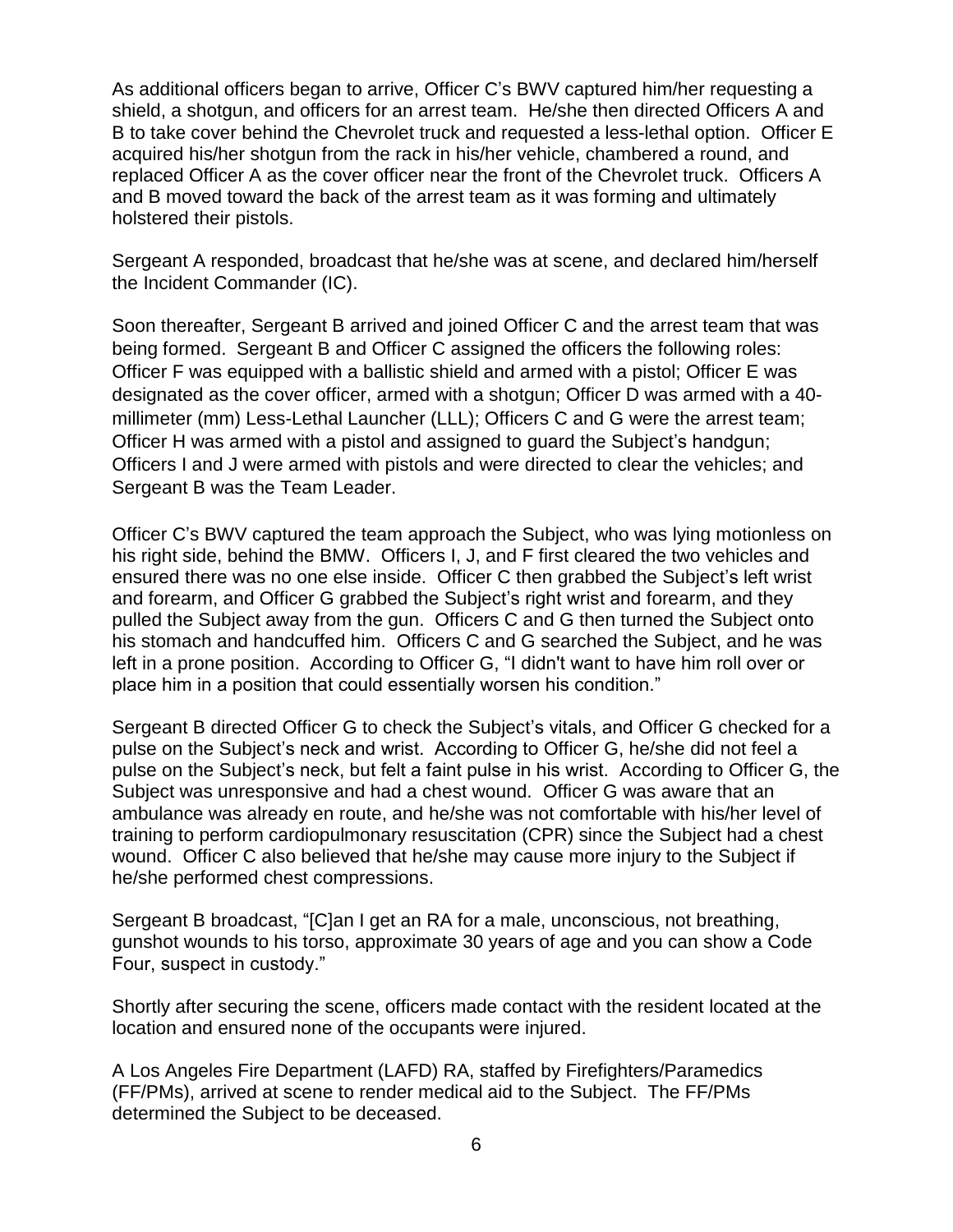Meanwhile, Sergeant A's BWV captured him/her briefly direct Victims A, B, C, and D to the northeast side of the gas station. Sergeant A then directed Sergeant C to supervise the officers taking them into custody. The victims were all detained without incident and ultimately transported to Southeast Area Community Police Station.

The investigation determined that Officers A and B did not clarify to the responding officers or supervisors that Victims A, B, C, and D were, in fact, victims. At Officer H's BWV captured him/her ask Officer B if he/she wanted Victims A, B, C, and D detained, and he/she advised that he/she did. Officer H then relayed that information to Sergeant A. Sergeant A's BWV then captured him/her ordering that Victims A, B, C, and D be detained and transported to the station.

Once at the station, the Assistant Watch Commander, Sergeant D, inquired as to the reason for Victims A, B, C, and D's detention. According to Sergeant D, it took less than ten minutes to determine that they were simply victims. Victims A, B, C, and D were immediately unhandcuffed and asked to remain in the station lobby to be interviewed by detectives.

| <b>NAME</b> | <b>TIMELY BWV</b><br><b>ACTIVATION</b> | FULL 2-<br><b>MINUTE</b><br><b>BUFFER</b> | <b>BWV</b><br><b>RECORDING</b><br>OF ENTIRE<br><b>INCIDENT</b> | <b>TIMELY</b><br><b>DICVS</b><br><b>ACTIVATION</b> | <b>DICVS</b><br><b>RECORDING</b><br>OF ENTIRE<br><b>INCIDENT</b> |
|-------------|----------------------------------------|-------------------------------------------|----------------------------------------------------------------|----------------------------------------------------|------------------------------------------------------------------|
| Sergeant B  | Yes                                    | Yes                                       | Yes                                                            | Yes                                                | Yes                                                              |
| Officer A   | No                                     | Yes                                       | Yes                                                            | N/A                                                | N/A                                                              |
| Officer B   | No                                     | Yes                                       | Yes                                                            | N/A                                                | N/A                                                              |
| Officer C   | Yes                                    | Yes                                       | Yes                                                            | Yes                                                | Yes                                                              |
| Officer G   | Yes                                    | Yes                                       | Yes                                                            | Yes                                                | Yes                                                              |

#### **BWV and DICVS Policy Compliance**

#### **Los Angeles Board of Police Commissioners' Findings**

The BOPC reviews each Categorical Use of Force incident based upon the totality of the circumstances, namely all of the facts, evidence, statements and all other pertinent material relating to the particular incident. In every case, the BOPC makes specific findings in three areas: Tactics of the involved officer(s); Drawing/Exhibiting of a firearm by any involved officer(s); and the Use of Force by any involved officer(s). Based on the BOPC's review of the instant case, the BOPC made the following findings:

# **A. Tactics**

The BOPC found Sergeant B and Officers A, B, C, and G's, tactics to warrant a Tactical Debrief.

# **B. Drawing and Exhibiting**

The BOPC found Officers A, B, and C's [2 occurrences] drawing and exhibiting of a firearm to be In Policy.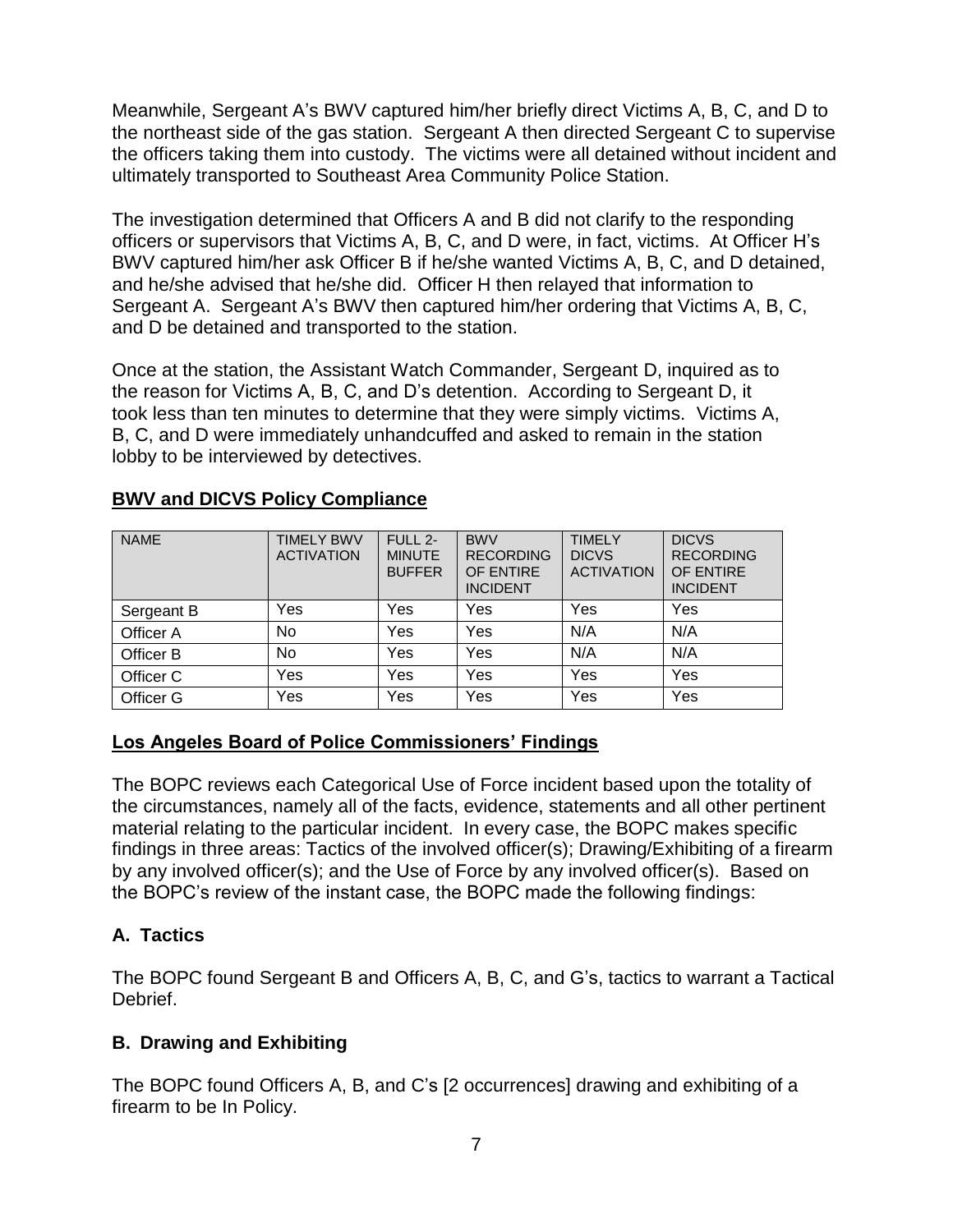# **C. Lethal Use of Force**

The BOPC found Officers A's use of lethal force to be In Policy.

### **Basis for Findings**

In making its decision in this matter, the Commission is mindful that every "use of force by members of law enforcement is a matter of critical concern both to the public and the law enforcement community. It is recognized that some individuals will not comply with the law or submit to control unless compelled to do so by the use of force; therefore, law enforcement officers are sometimes called upon to use force in the performance of their duties. The Los Angeles Police Department also recognizes that members of law enforcement derive their authority from the public and therefore must be ever mindful that they are not only the guardians, but also the servants of the public.

The Department's guiding principle when using force shall be reverence for human life. Officers shall attempt to control an incident by using time, distance, communications, and available resources in an effort to de-escalate the situation, whenever it is safe, feasible, and reasonable to do so. As stated below, when warranted, Department personnel may use objectively reasonable force to carry out their duties. Officers may use deadly force only when they reasonably believe, based on the totality of circumstances, that such force is necessary in defense of human life. Officers who use unreasonable force degrade the confidence of the community we serve, expose the Department and fellow officers to physical hazards, violate the law and rights of individuals upon whom unreasonable force or unnecessary deadly force is used, and subject the Department and themselves to potential civil and criminal liability. Conversely, officers who fail to use force when warranted may endanger themselves, the community and fellow officers." (Special Order No. 23, 2020, Policy on the Use of Force - Revised.)

The Commission is cognizant of the legal framework that exists in evaluating use of force cases, including the United States Supreme Court decision in *Graham v. Connor*, 490 U.S. 386 (1989), stating that:

"The reasonableness of a particular use of force must be judged from the perspective of a reasonable officer on the scene, rather than with the 20/20 vision of hindsight. The calculus of reasonableness must embody allowance for the fact that police officers are often forced to make splitsecond judgments – in circumstances that are tense, uncertain and rapidly evolving – about the amount of force that is necessary in a particular situation."

The Commission is further mindful that it must evaluate the actions in this case in accordance with existing Department policies. Relevant to our review are Department policies that relate to the use of force:

**Use of De-Escalation Techniques:** It is the policy of this Department that, whenever practicable, officers shall use techniques and tools consistent with Department de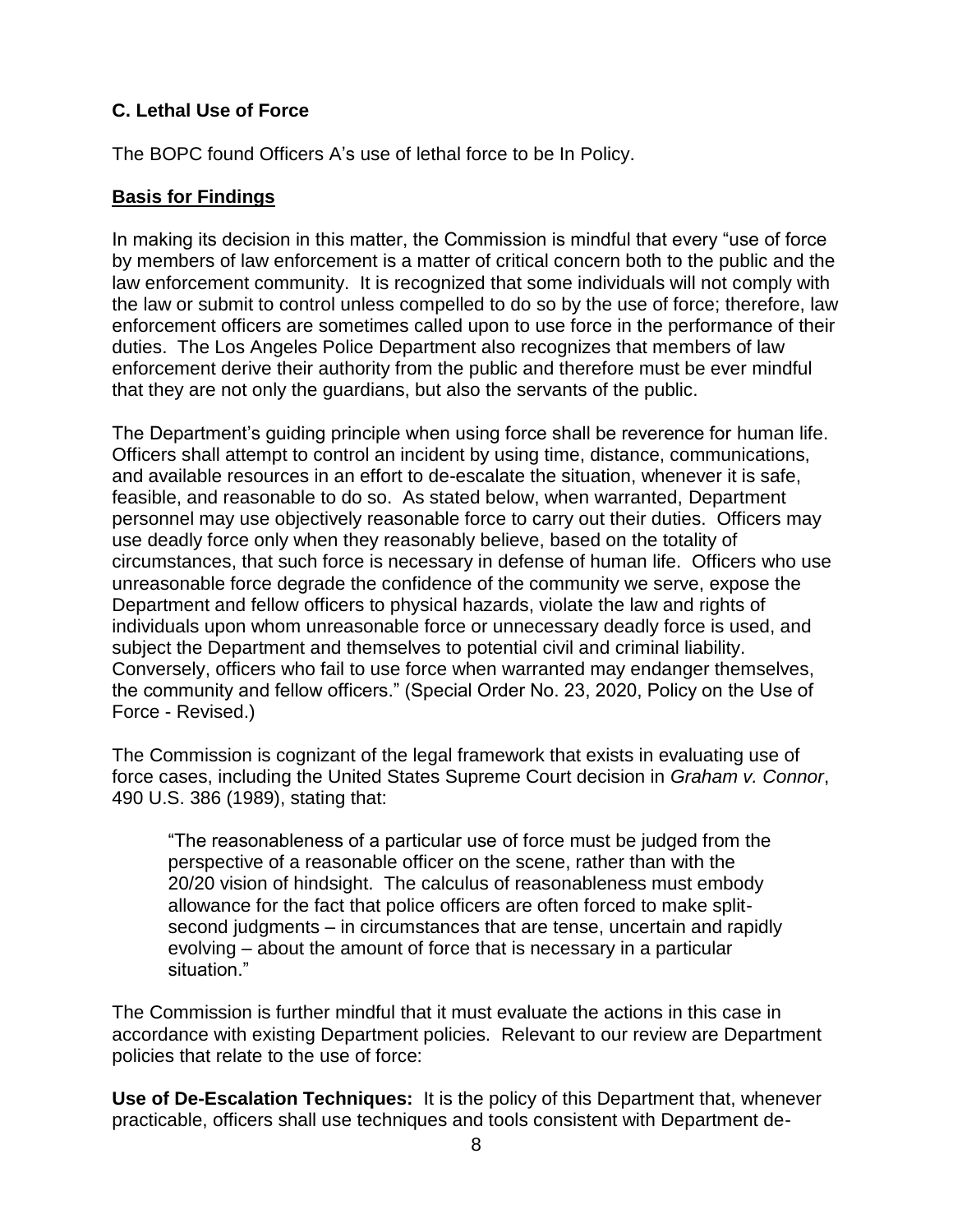escalation training to reduce the intensity of any encounter with a Subject and enable an officer to have additional options to mitigate the need to use a higher level of force while maintaining control of the situation.

**Verbal Warnings:** Where feasible, a peace officer shall, prior to the use of any force, make reasonable efforts to identify themselves as a peace officer and to warn that force may be used, unless the officer has objectively reasonable grounds to believe that the person is already aware of those facts.

**Proportionality:** Officers may only use a level of force that they reasonably believe is proportional to the seriousness of the Subjected offense or the reasonably perceived level of actual or threatened resistance.

**Fair and Unbiased Policing:** Officers shall carry out their duties, including use of force, in a manner that is fair and unbiased. Discriminatory conduct in the basis of race, religion, color, ethnicity, national origin, age, gender, gender identity, gender expression, sexual orientation, housing status, or disability while performing any law enforcement activity is prohibited.

**Use of Force – Non-Deadly:** It is the policy of the Department that personnel may use only that force which is "objectively reasonable" to:

- Defend themselves;
- Defend others:
- Effect an arrest or detention;
- Prevent escape; or,
- Overcome resistance.

**Factors Used to Determine Objective Reasonableness:** Pursuant to the opinion issued by the United States Supreme Court in *Graham v. Connor*, the Department examines the reasonableness of any particular force used: a) from the perspective of a reasonable Los Angeles Police Officer with similar training and experience, in the same situation; and b) based on the facts and circumstances of each particular case. Those factors may include, but are not limited to:

- The feasibility of using de-escalation tactics, crisis intervention or other alternatives to force;
- The seriousness of the crime or Subjected offense;
- The level of threat or resistance presented by the subject;
- Whether the subject was posing an immediate threat to the officers or a danger to the community;
- The potential for injury to citizens, officers or subjects;
- The risk or apparent attempt by the subject to escape;
- The conduct of the subject being confronted (as reasonably perceived by the officer at the time);
- The amount of time and any changing circumstances during which the officer had to determine the type and amount of force that appeared to be reasonable;
- The availability of other resources;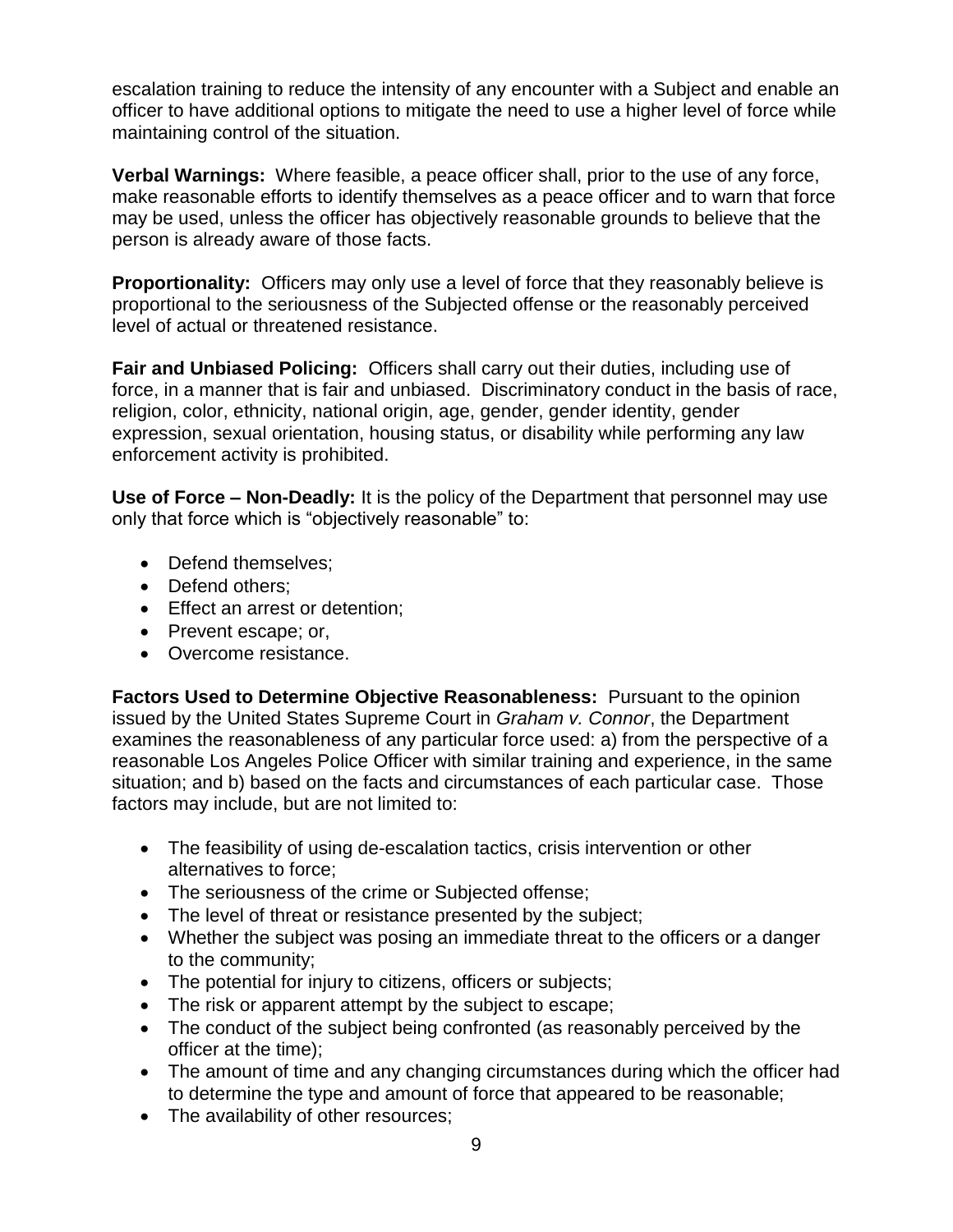- The training and experience of the officer;
- The proximity or access of weapons to the subject;
- Officer versus subject factors such as age, size, relative strength, skill level, injury/exhaustion and number of officers versus subjects;
- The environmental factors and/or other exigent circumstances; and,
- Whether a person is a member of a vulnerable population.

**Drawing or Exhibiting Firearms:** Unnecessarily or prematurely drawing or exhibiting a firearm limits an officer's alternatives in controlling a situation, creates unnecessary anxiety on the part of citizens, and may result in an unwarranted or accidental discharge of the firearm. Officers shall not draw or exhibit a firearm unless the circumstances surrounding the incident create a reasonable belief that it may be necessary to use the firearm. When an officer has determined that the use of deadly force is not necessary, the officer shall, as soon as practicable, secure or holster the firearm. Any drawing and exhibiting of a firearm shall conform with this policy on the use of firearms. Moreover, any intentional pointing of a firearm at a person by an officer shall be reported. Such reporting will be published in the Department's year-end use of force report.

**Use of Force – Deadly:** It is the policy of the Department that officers shall use deadly force upon another person only when the officer reasonably believes, based on the totality of circumstances, that such force is necessary for either of the following reasons:

- To defend against an imminent threat of death or serious bodily injury to the officer or another person; or,
- To apprehend a fleeing person for any felony that threatened or resulted in death or serious bodily injury, if the officer reasonably believes that the person will cause death or serious bodily injury to another unless immediately apprehended.

In determining whether deadly force is necessary, officers shall evaluate each situation in light of the particular circumstances of each case and shall use other available resources and techniques if reasonably safe and feasible. Before discharging a firearm, officers shall consider their surroundings and potential risks to bystanders to the extent feasible under the circumstances.

**Note:** Because the application of deadly force is limited to the above scenarios, an officer shall not use deadly force against a person based on the danger that person poses to themselves, if an objectively reasonable officer would believe the person does not pose an imminent threat of death or serious bodily injury to the officer or another person.

**The Department's Evaluation of Deadly Force:** The Department will analyze an officer's use of deadly force by evaluating the totality of the circumstances of each case consistent with the California Penal Code Section 835(a), as well as the factors articulated in *Graham v. Connor*.

**Rendering Aid:** After any use of force, officers shall immediately request a rescue ambulance for any person injured. In addition, officers shall promptly provide basic and emergency medical assistance to all members of the community, including victims,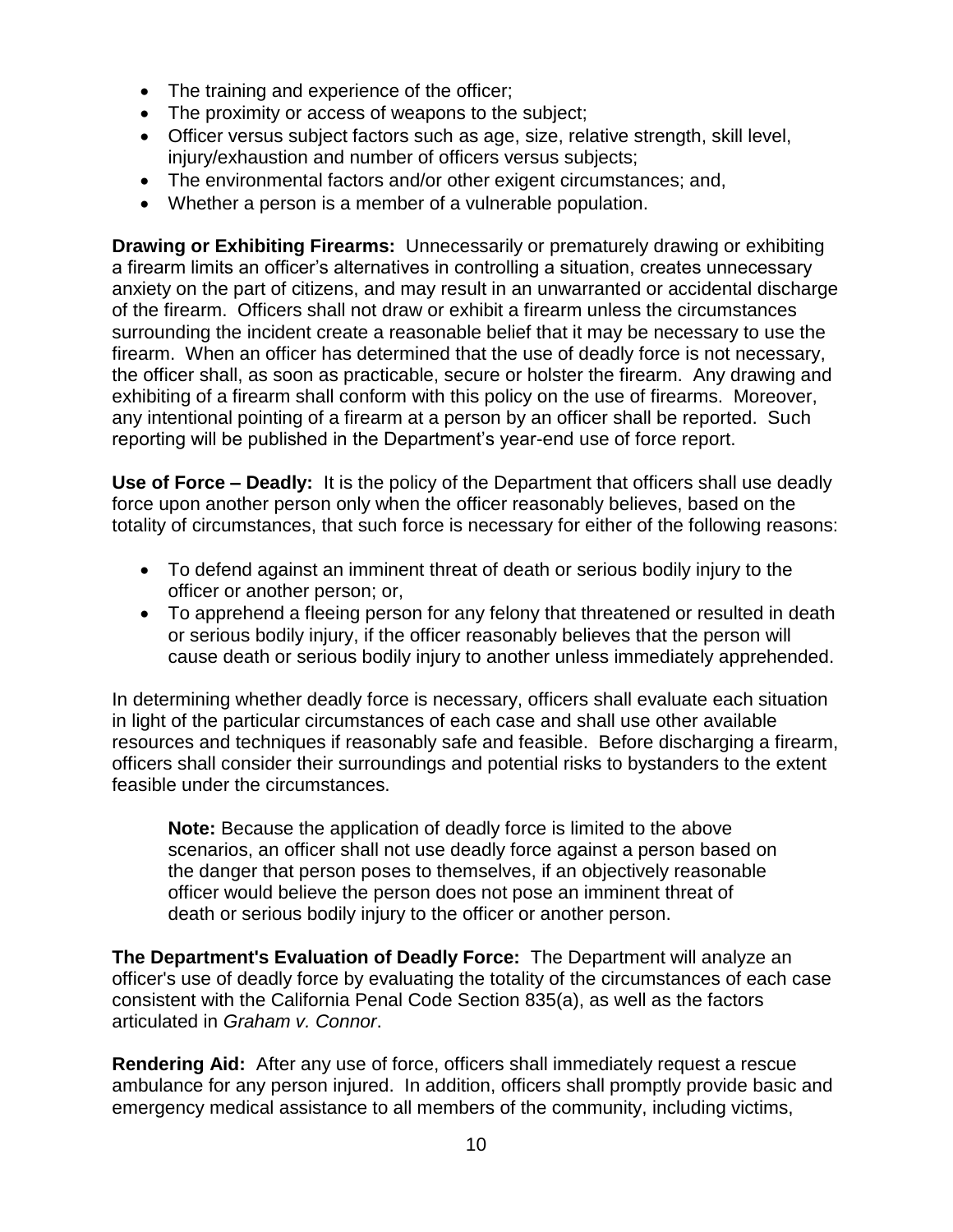witnesses, subjects, Subjects, persons in custody, subjects of a use of force and fellow officers:

- To the extent of the officer's training and experience in first aid/CPR/AED; and
- To the level of equipment available to the officer at the time assistance is needed.

**Warning Shots:** It is the policy of this Department that warning shots shall only be used in exceptional circumstances where it might reasonably be expected to avoid the need to use deadly force. Generally, warning shots shall be directed in a manner that minimizes the risk of injury to innocent persons, ricochet dangers and property damage.

**Shooting at or From Moving Vehicles:** It is the policy of this Department that firearms shall not be discharged at a moving vehicle unless a person in the vehicle is immediately threatening the officer or another person with deadly force by means other than the vehicle. The moving vehicle itself shall not presumptively constitute a threat that justifies an officer's use of deadly force. An officer threatened by an oncoming vehicle shall move out of its path instead of discharging a firearm at it or any of its occupants. Firearms shall not be discharged from a moving vehicle, except in exigent circumstances and consistent with this policy regarding the use of Deadly Force.

**Note:** It is understood that the policy regarding discharging a firearm at or from a moving vehicle may not cover every situation that may arise. In all situations, officers are expected to act with intelligence and exercise sound judgement, attending to the spirit of this policy. Any deviations from the provisions of this policy shall be examined rigorously on a case by case basis. The involved officer must be able to clearly articulate the reasons for the use of deadly force. Factors that may be considered include whether the officer's life or the lives of others were in immediate peril and there was no reasonable or apparent means of escape.

**Requirement to Report Potential Excessive Force:** An officer who is present and observes another officer using force that the present and observing officer believes to be beyond that which is necessary, as determined by an objectively reasonable officer under the circumstances based upon the totality of information actually known to the officer, shall report such force to a superior officer.

**Requirement to Intercede When Excessive Force is Observed:** An officer shall intercede when present and observing another officer using force that is clearly beyond that which is necessary, as determined by an objectively reasonable officer under the circumstances, taking into account the possibility that other officers may have additional information regarding the threat posed by a subject.

## **Definitions**

**Deadly Force:** Deadly force is defined as any use of force that creates a substantial risk of causing death or serious bodily injury, including but not limited to, the discharge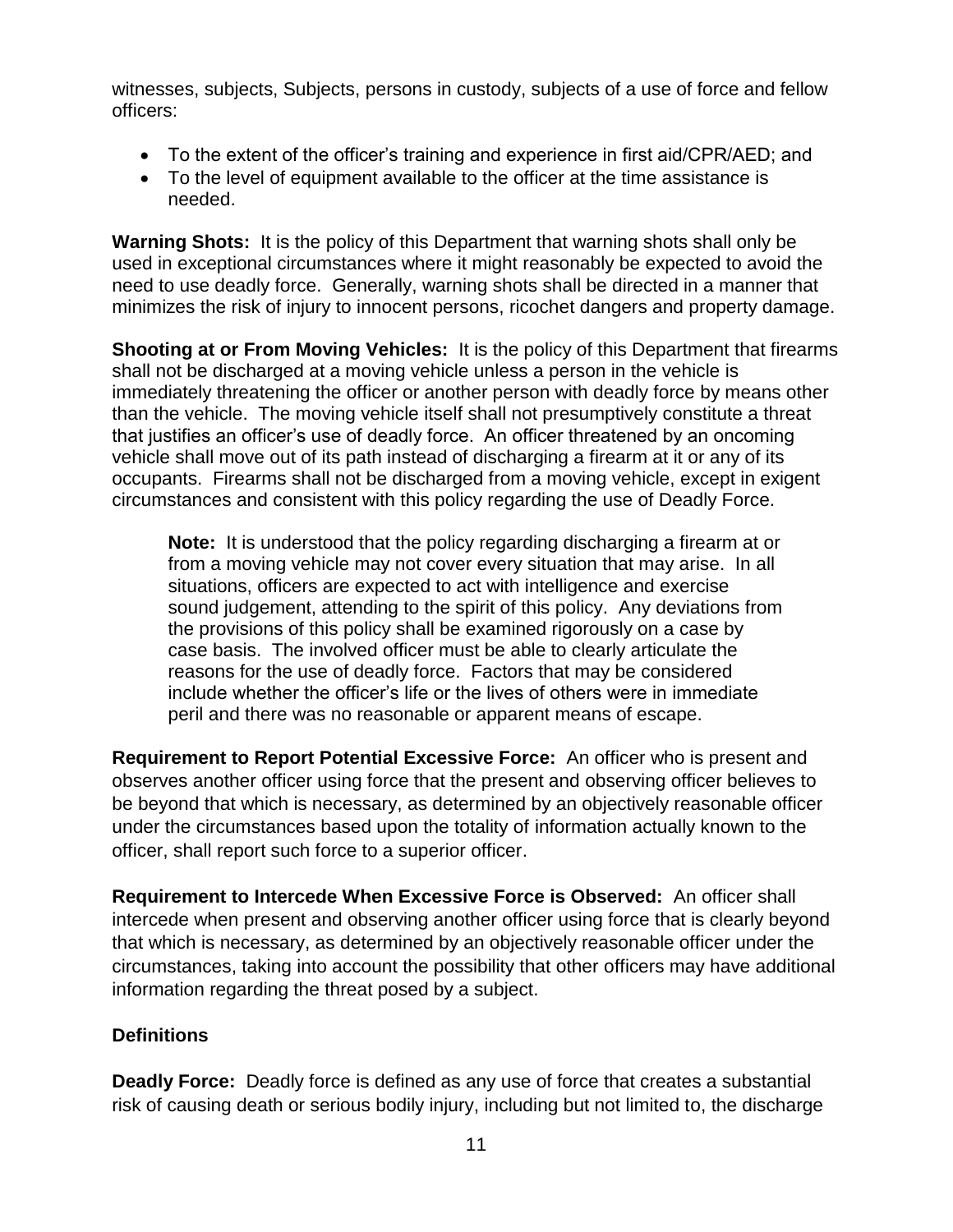of a firearm.

**Feasible:** Feasible means reasonably capable of being done or carried out under the circumstances to successfully achieve the arrest or lawful objective without increasing risk to the officer or another person.

**Imminent:** Pursuant to California Penal Code 835a(e)(2), "[A] threat of death or serious bodily injury is "imminent" when, based on the totality of the circumstances, a reasonable officer in the same situation would believe that a person has the present ability, opportunity, and apparent intent to immediately cause death or serious bodily injury to a peace officer or another person. An imminent harm is not merely a fear of future harm, no matter how great the fear and no matter how great the likelihood of the harm, but is one that, from appearances, must be instantly confronted and addressed."

**Necessary:** In addition to California Penal Code 835(a), the Department shall evaluate whether deadly force was necessary by looking at: a) the totality of the circumstances from the perspective of a reasonable Los Angeles Police Officer with similar training and experience; b) the factors used to evaluate whether force is objectively reasonable; c) an evaluation of whether the officer exhausted the available and feasible alternatives to deadly force; and d) whether a warning was feasible and/or given.

**Objectively Reasonable:** The legal standard used to determine the lawfulness of a use of force is based on the Fourth Amendment to the United States Constitution. See *Graham v. Connor*, 490 U.S. 386 (1989). *Graham* states, in part, "The reasonableness of a particular use of force must be judged from the perspective of a reasonable officer on the scene, rather than with the 20/20 vision of hindsight. The calculus of reasonableness must embody allowance for the fact that police officers are often forced to make split-second judgments - in circumstances that are tense, uncertain and rapidly evolving - about the amount of force that is necessary in a particular situation. The test of reasonableness is not capable of precise definition or mechanical application."

The force must be reasonable under the circumstances known to or reasonably believed by the officer at the time the force was used. Therefore, the Department examines all uses of force from an objective standard rather than a subjective standard.

**Serious Bodily Injury:** Pursuant to California Penal Code Section 243(f)(4) Serious Bodily Injury includes but is not limited to:

- Loss of consciousness;
- Concussion;
- Bone Fracture;
- Protracted loss or impairment of function of any bodily member or organ;
- A wound requiring extensive suturing; and,
- Serious disfigurement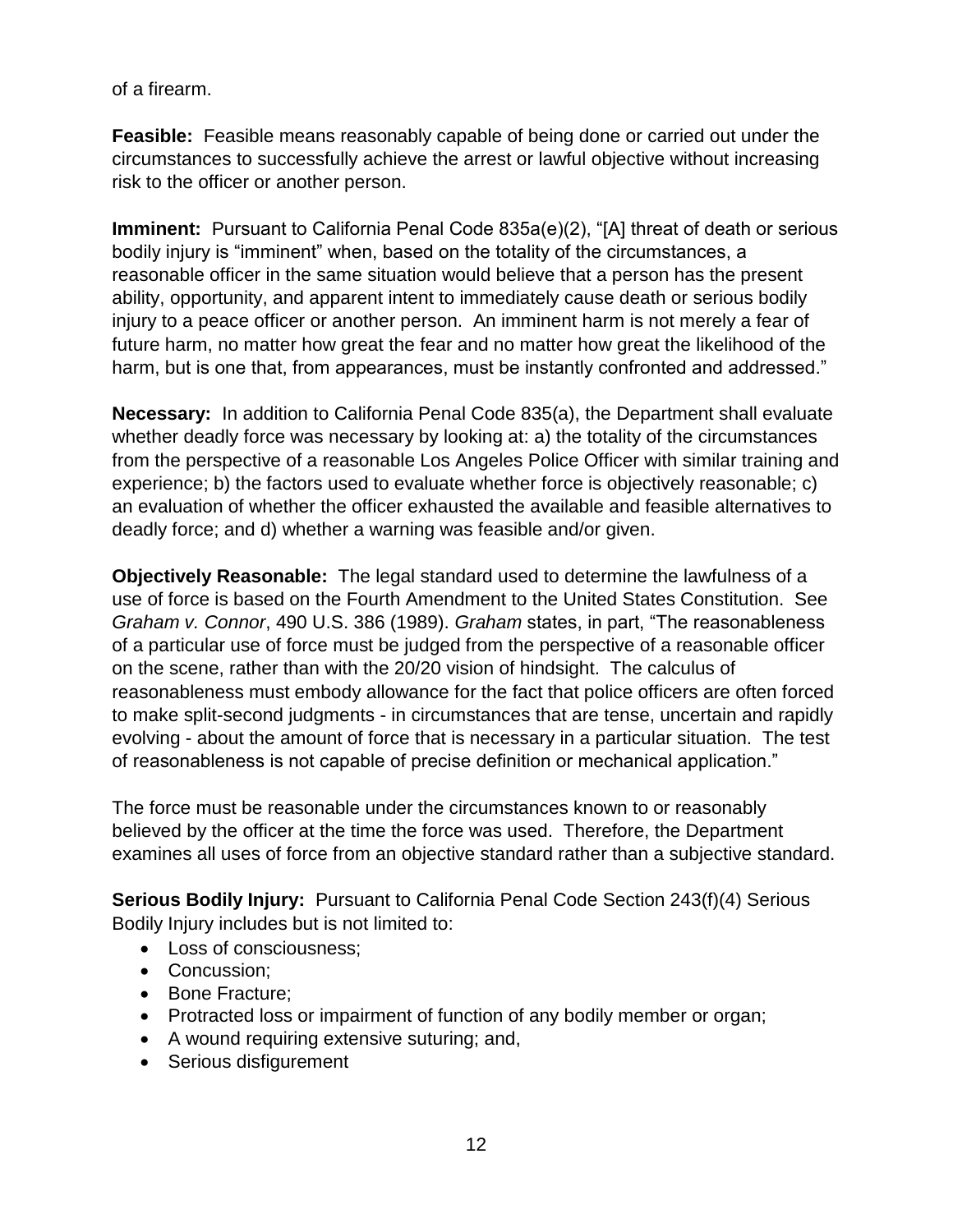**Totality of the Circumstances:** All facts known to or reasonably perceived by the officer at the time, including the conduct of the officer and the subject leading up to the use of force.

**Vulnerable Population**: Vulnerable populations include, but are not limited to, children, elderly persons, people who are pregnant, and people with physical, mental, and developmental disabilities.

**Warning Shots:** The intentional discharge of a firearm off target not intended to hit a person, to warn others that deadly force is imminent.

## **A. Tactics**

Tactical De-Escalation Techniques

- **P**lanning
- **A**ssessment
- **T**ime
- **R**edeployment and/or Containment
- **O**ther Resources
- **L**ines of Communication (Los Angeles Police Department, Use of Force Tactics Directive No. 16, Tactical De-Escalation Techniques, October 2016).

Tactical de-escalation does not require that an officer compromise his or her safety or increase the risk of physical harm to the public. De-escalation techniques should only be used when it is safe and prudent to do so.

**Planning** – Prior to this incident, Officers A and B had been classmates in the police academy and upon graduation had worked together as partners for approximately 10 months. Officers A and B had discussed tactical situations and incidents and developed a standing operational plan where generally, Officer A was the driver and contact officer, while Officer B was the cover and communications officer.

Following the OIS, Sergeant A responded to the scene and declared him/herself Incident Commander. Sergeant A tasked Sergeant C with securing the victims and Sergeant B with securing the Subject. With the help of Officer C, Sergeant B assessed the situation and formulated a plan utilizing his/her resources to safety secure the Subject, while the same was done by Sergeant C in relation to the victims.

**Assessment** – Officers A and B entered the gas station parking lot where they observed the Subject pointing a handgun at the victims. Officers A and B assessed the danger that the Subject presented to the victims where they exited their police vehicle and drew their service pistols. Officer A continued to assess as he/she discharged four rounds from his/her service pistol towards the Subject as he/she believed the Subject presented an imminent threat to the victims as well as to him/herself (Officer A) and Officer B. Upon hearing Officer A discharge his/her service pistol, Officer B assessed the need for additional personnel to their location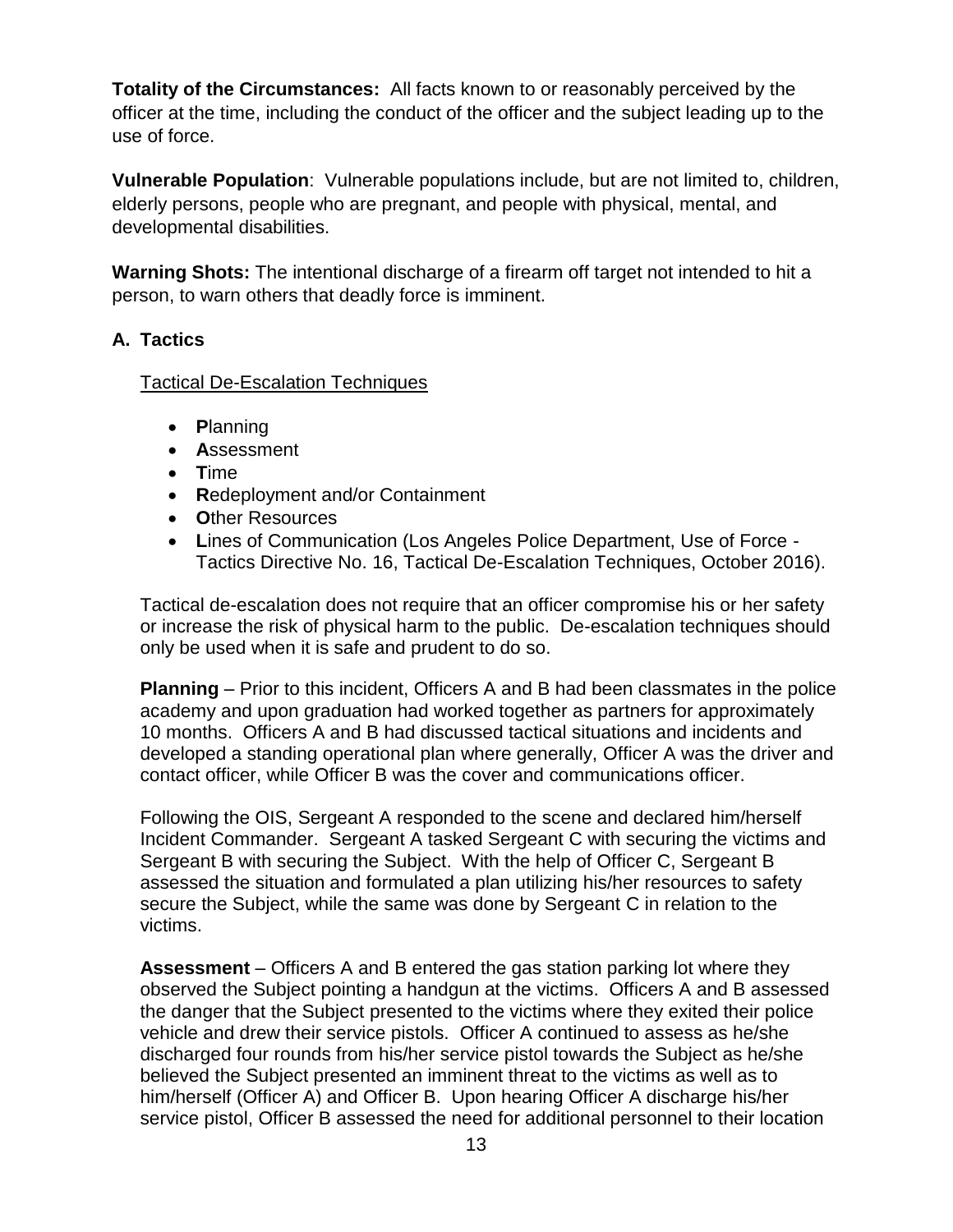and initiated a help call, broadcasting that shots had been fired. After discharging his/her service pistol, Officer A assessed that four people, subsequently identified as victims, remained in a precarious position, and redeployed to maintain his/her visual on the Subject while establishing a dialogue with the victims to move them to safety.

Upon Officer C's arrival, he/she assessed the scene and when additional Department personnel arrived, redeployed Officers A and B to cover. Officer C was soon joined by Sergeant B where they assessed the scene and developed a tactical plan and utilized time to wait for additional personnel and tools to safely take the Subject into custody. Additionally, Officer C assessed the Subject's location as well as his proximity to his handgun. Officer C decided to move the Subject away from his handgun to an area more conducive to medical treatment, specifically by LAFD personnel.

**Time** – Upon encountering the Subject and observing the imminent threat he posed to Victims A and D, Officer B commanded the Subject to drop his handgun; the Subject ignored the commands. Realizing the exigent nature of this incident, Officer A, discharged his/her service pistol to defend Victims A and D from the threat of serious bodily injury or death. Immediately following the OIS, Officer B broadcast an "officer needs help" call to obtain additional Department resources to resolve the tactical incident. As Officers A and B waited for additional officers to arrive, they moved the victims to safety, further mitigating the need for additional force. Officer B also requested the response of a LAFD RA to expedite medical care for the Subject.

**Redeployment and/or Containment** – Upon observing the threat the Subject posed to Victims A and D, Officers A and B deployed from their police vehicle, utilizing it as cover as they addressed the Subject. After the Subject collapsed behind Victim A's BMW, Officer A deployed from his/her police vehicle to a position where he/she could monitor the Subject while moving the victims to safety. Officer A was soon joined by Officer B. After additional units arrived at scene, Officer C redeployed Officers A and B behind cover where personnel formulated and communicated a tactical plan prior to securing the Subject.

**Other Resources** – Immediately following the OIS, Officer B broadcast an "officer needs help" call to gather additional Department personnel and resources to the incident. Officer B's request yielded additional officers, supervisors, a ballistic shield, as well as additional lethal and less-lethal force options. Officer B also requested the response of a LAFD RA to expedite medical care for the Subject.

**Lines of Communication –** Officer B communicated to Officer A about his/her observations regarding the group of people loitering in the gas station. After observing that the Subject was armed with a handgun, Officer B attempted to communicate with the Subject, repeatedly ordered him to drop his handgun, a command which the Subject ignored. Immediately after the OIS, Officer B used his/her handheld police radio to advise Communications Division that he/she and his/her partner had been involved in an officer-involved shooting, as well as their location and need for additional resources. As Officers A and B waited for additional units, they communicated with the victims, moving them to safety. As additional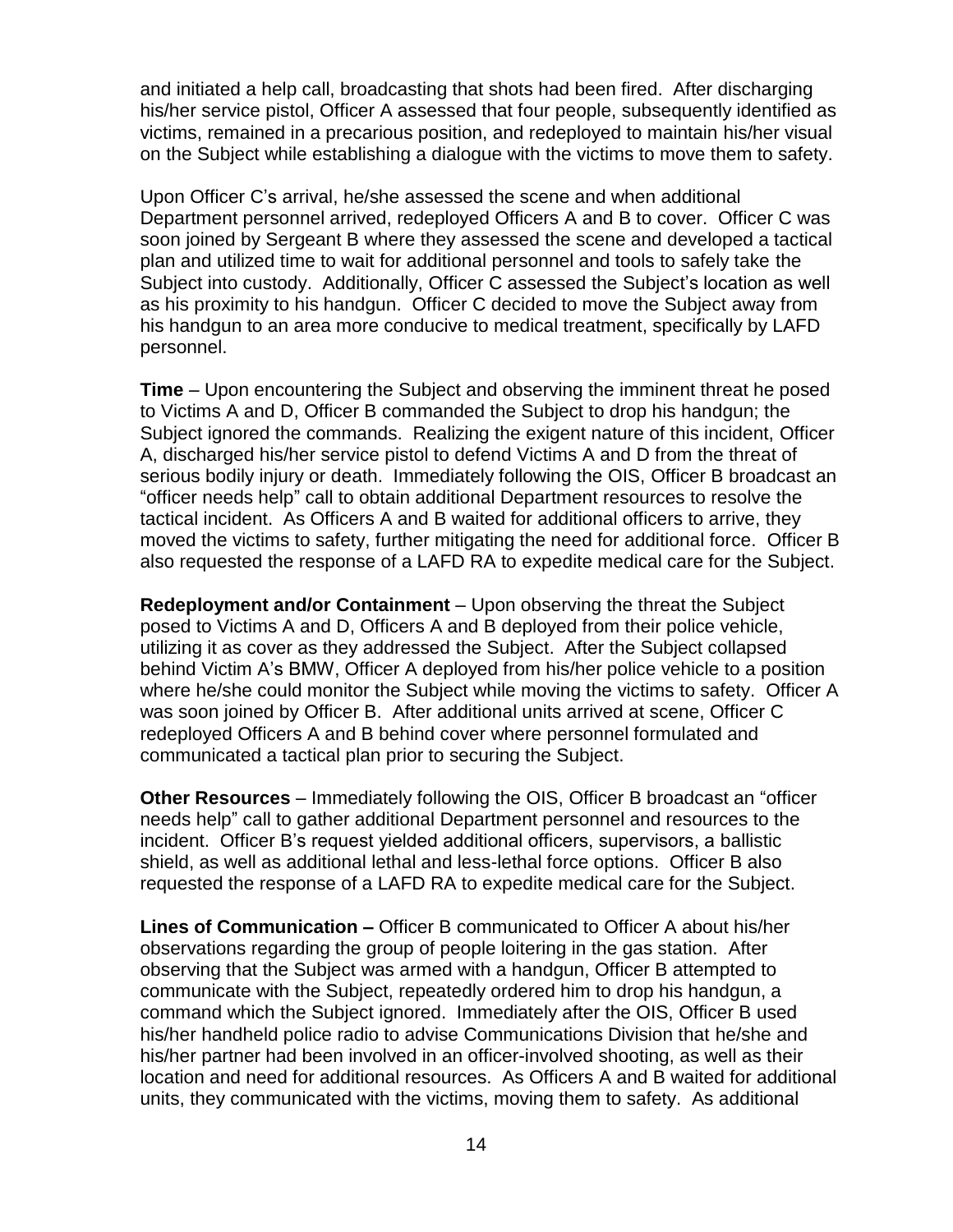officers and supervisors arrived at scene, they communicated with Officers A and B, formulating a tactical plan to safely secure the Subject.

The BOPC considered the use of de-escalation in this incident and noted that the Subject's immediate and dangerous actions limited the use of de-escalation techniques available to Officers A and B prior to the OIS. The BOPC also noted that tactical de-escalation does not require that an officer compromise his or her safety and that de-escalation techniques should only be used when it is safe and prudent to do so. Despite the imminent threat the Subject posed, Officers A and B utilized cover and distance as they communicated with the Subject, affording him an opportunity to surrender. The BOPC noted Sergeant B and Officer C's leadership and guidance after OIS. Their assessment of the situation and development of a plan which utilized redeployment to gain time and gathering additional personnel and resources, while maintaining lines of communication, ensured everyone knew their roles prior to safely securing the Subject.

• During its review of this incident, the BOPC noted the following tactical considerations:

## **1. Code Six**

When Officers A and B observed four to six people loitering in the gas station parking lot, the officers' intention was to "just see what was going on*"* and determine if there was legal justification to detain the people, or in the alternative, reason to conduct a "consensual encounter." However, if nothing warranting further investigation was observed, Officers A and B planned to continue driving without contacting the people. When Officers A and B entered the gas station parking lot, they observed the Subject pointing a firearm at the occupants of Victim A's BMW. The officers took immediate action during which an OIS occurred. Approximately seven seconds after the officers entered the parking lot, Officer B broadcast, "Shots fired, Shots fired," via his/her handheld police radio. Approximately eight seconds after Officer B's first broadcast, Officer B broadcast, "Shots fired, Officer needs help" and provided the officers' location.

The BOPC considered the circumstances of the incident and the timing of Officer B's broadcast of the officers' location. The BOPC acknowledged Officers A and B's swift actions and keen observations which ultimately saved several people's lives. The BOPC noted that the Subject's actions thrust Officers A and B into a rapidly escalating tactical situation in which the Subject presented an imminent lethal threat to the officers and the people. The BOPC noted that while it would have been preferable for Officers A and B to place themselves Code Six prior to entering the gas station parking lot, the officers' sole intention was to see if there was a reason to stop and contact the people. The BOPC also noted that Officer B broadcast their Code Six location as soon as it was practicable. The BOPC opined that it was not reasonable to expect the officers to broadcast their Code Six location upon entering the gas station parking lot as the Subject was pointing a handgun at the victims in the black BMW.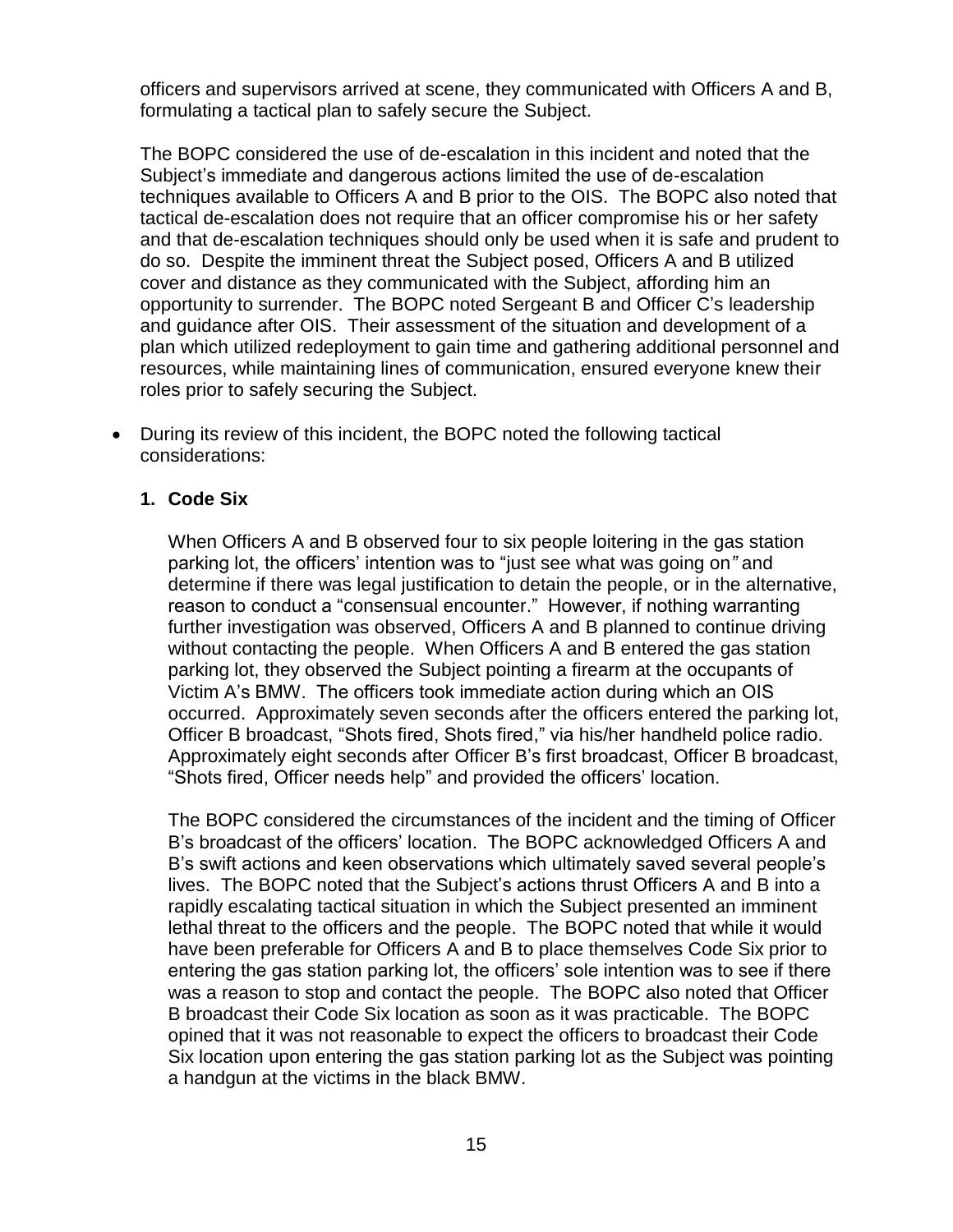Based on the totality of the circumstances, the BOPC determined that Officers A and B's actions were not a deviation from Department policy.

### **2. Utilization of Cover**

After discharging the fourth, and final round, from his/her service pistol, Officer A observed the Subject stumble to the rear of Victim A's BMW. To maintain sight of the Subject, Officer A deployed from the cover of his/her police vehicle to a position that allowed him/her to monitor the Subject while also moving the victims to safety. After broadcasting the help call and Code Six location, Officer B deployed from the cover of the police vehicle and joined Officer A. Officers A and B held their positions until the victims were moved to safety and additional officers arrived on scene.

The BOPC discussed Officer A's decision to deploy from cover to an open area. While the BOPC would have preferred that Officer A had deployed to the Chevrolet truck parked behind his/her police vehicle, utilizing it as cover, the BOPC considered the Subject's proximity to the victims and urgency it created for officers to be in a position to monitor the Subject while moving the victims to safety. As observed in Officer A's BWV footage, the victims were reluctant to exit the BMW until Officer A assured them he/she would monitor the Subject as they moved to safety.

The BOPC noted that when Officers A and B deployed from their police vehicle, the Subject had collapsed to the ground where he laid motionless. The BOPC further noted that Officers A and B deployed to cover when additional personnel arrived and monitored the Subject as the officers moved to the Chevrolet truck.

Based on the totality of the circumstances, the BOPC determined, that Officers A and B's actions were not a deviation from approved Department tactical training.

#### **3. Medical Treatment/Rendering Aid**

The investigation revealed that, approximately one minute and 17 seconds after the OIS, Officer B requested an RA for "a male suffering from a gunshot wound." Additional officers arrived and formulated a tactical plan to take the Subject into custody. After officers safely secured the Subject, Officer C, who assisted in handcuffing the Subject, described the Subject as "unresponsive, lifeless, and limp." While helping to handcuff the Subject, Officer G noticed that the Subject was "limp, and not responding." Knowing that FF/PM(s) were responding, Officers C and G moved the Subject away from his handgun to an area which would be "more accessible" to LAFD personnel.

Officer G assessed the Subject, observed a gunshot wound on his chest, and under the direction of Sergeant B, checked the Subject's vital signs, detecting what Officer G believed to be a faint pulse. Officer G did not conduct additional attempts to render aid because he/she believed he/she did not have adequate medical training or equipment, and that he/she would cause more injury to the Subject. Officer C observed blood on the Subject but did not know exactly where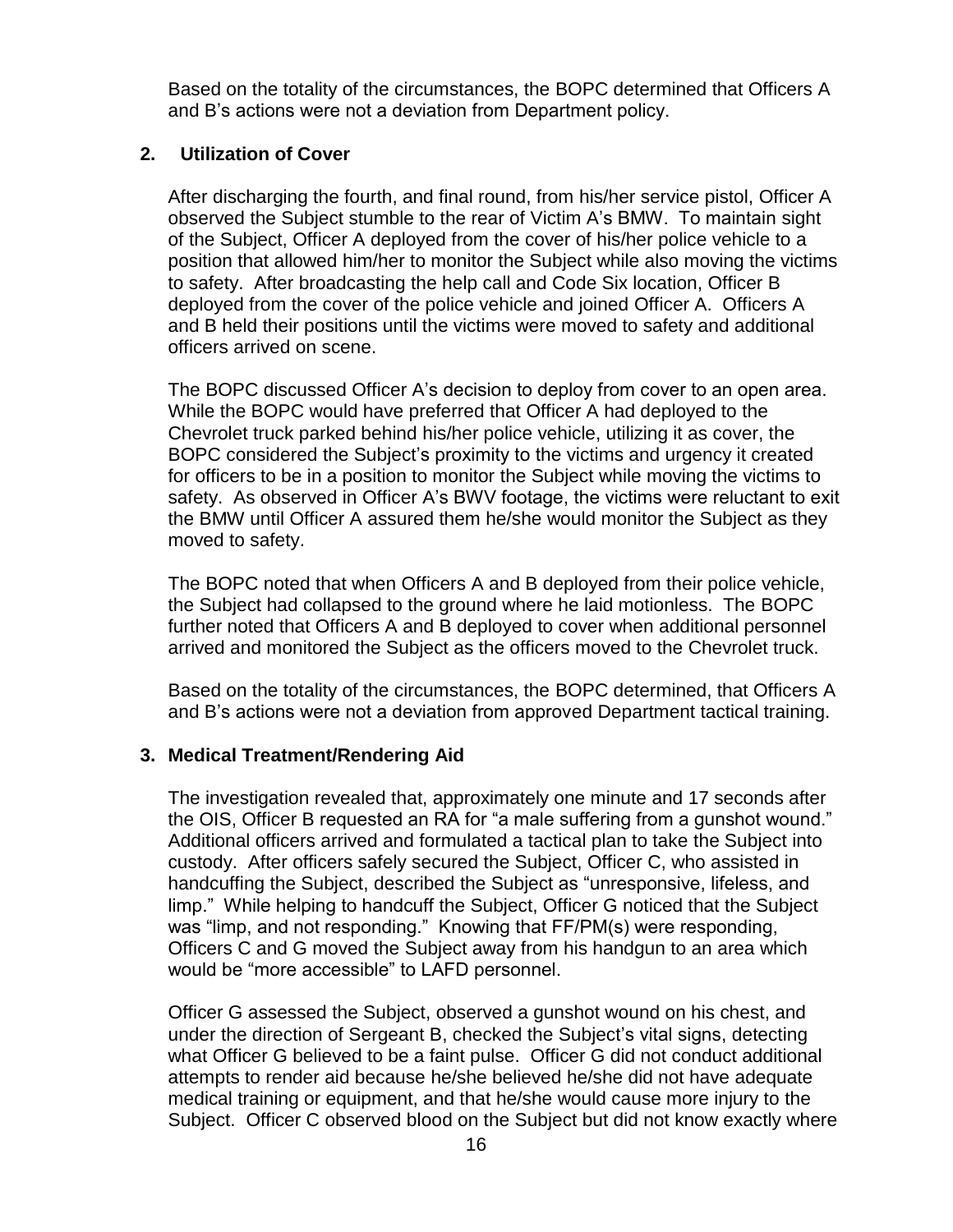on his body the Subject was injured. Believing he/she did not possess adequate basic lifesaving training or equipment, not wanting to risk further injury to the Subject, and being aware that a LAFD Station was nearby, Officer C did not attempt to engage in additional attempts to render aid. Sergeant B also broadcast an additional RA request for the Subject. LAFD FF/PM(s), arrived at scene to render medical aid to the Subject and subsequently determined the Subject was deceased.

While the BOPC acknowledges that to expedite medical care for the Subject, a LAFD RA had already been requested to respond to the location before the Subject was in custody, the BOPC noted, that it would have been preferred that after the Subject was taken into custody, officers had placed the Subject in the left lateral recumbent or recovery position as they waited for the arrival of LAFD personnel. As determined by investigators, after the Subject was handcuffed and searched, the Subject remained in a prone position for approximately two minutes, 11 seconds until the arrival of the LAFD RA. The BOPC also considered Officers C and G's reasoning for not rendering medical aid to the Subject, Sergeant B's actions for not directing the rendering of medical aid, the injuries sustained by the Subject, and the proximity of the responding LAFD RA to the incident.

Based on the totality of the circumstances, the BOPC determined that Officers C and G, along with Sergeant B's actions, were not a deviation from approved Department tactical training.

• The BOPC also considered the following:

**Tactical Communications –** As Officers A and B entered the gas station parking lot, Officer B observed the Subject in possession of a handgun; however, Officer B did not advise Officer A of his/her observation. According to Officer B, it was "blatantly obvious" that the Subject was "carrying a gun" and that he/she knew Officer A "saw the exact same thing." According to Officer A, as he/she drove into the gas station, he/she realized the Subject was holding a handgun and immediately communicated the information to Officer B.Officer B was reminded of the importance of communicating his/her observations to ensure fellow personnel are aware of potential threats and information with regard to a tactical incident.

**Discharging Service Pistol while Holding Flashlight –** Officer A held his/her flashlight in his/her left hand with the lens pointed down as he/she held his/her service pistol in a two-handed grip while discharging his/her service pistol.Officer A was reminded of the importance of utilizing the seven elements of marksmanship, specifically as it pertains to his/her grip of his service pistol.

**Situational Communication –** The investigation revealed that neither Officer A nor Officer B made it clear to responding units that Victims A, B, C, and D were victims. At approximately 2153:48 hours, Officer H's BWV captured him/her ask Officer B if he/she wanted Victims A, B, C, and D detained, and Officer B advised that he/she did. Officer H then relayed that information to Sergeant A. Sergeant A's BWV then captured him/her ordering the victims to be detained and transported to Southeast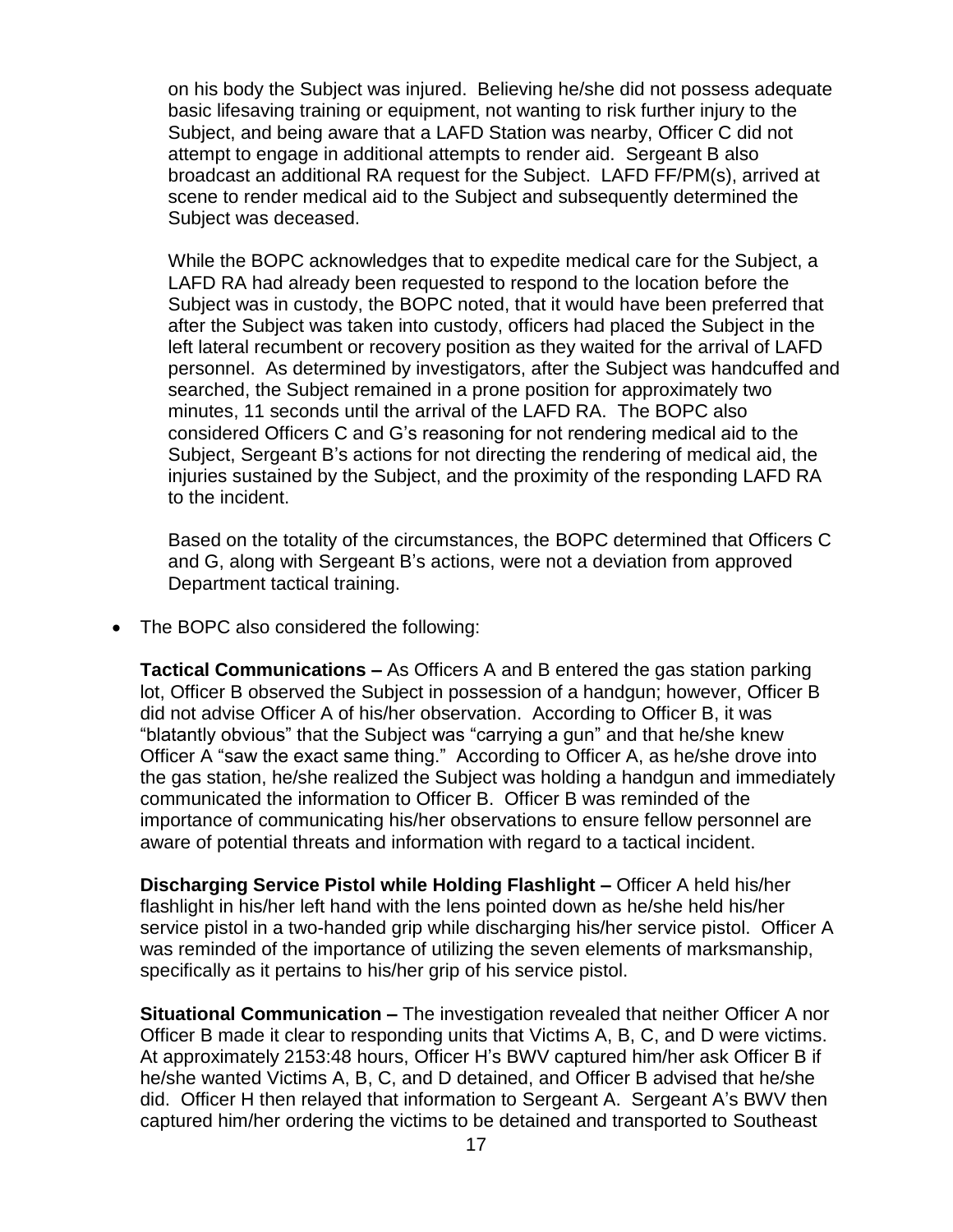station. Although this incident was dynamic, fluid, and highly stressful, Officers A and B were reminded of the importance of relaying thorough and accurate information to ensure reverence for the law and to maintain police legitimacy.

**Shotgun Manipulations** – An arrest team was formed to secure the Subject with Officer E as the designated point officer. As the arrest team approached the Subject, Officer E disengaged the safety on his/her shotgun. Officer E was reminded that his/her finger should remain on the safety, with the safety engaged, until the decision to shoot has been made.

**Non-Medical Face Coverings –** The investigation revealed that while at scene, Department personnel were not wearing a face covering. To minimize health and safety concerns to officers and the public due to the coronavirus, Department personnel were reminded to don a face covering as directed by the Chief of Police on May 20, 2020.

#### **Command and Control**

Arriving at scene after the OIS, Officer C met with Officers A and B and assessed the scene. Officer C confirmed that Officer A had been involved in an OIS and obtained the Subject's location. Officers C met with the additional officers as they arrived and formulated a tactical plan to re-deploy Officers A and B to cover and to secure the Subject. Officer C ensured the arrest team had less-lethal force options, a ballistic shield, and latex gloves for the officers who would be physically contacting the Subject. As soon as it was practicable, Officer C separated Officers A and B and advised them not to speak about the incident pending the arrival of a monitoring supervisor. Officer C verified that an RA was enroute to the scene.

The actions of Officer C were consistent with Department training and the BOPC's expectations of a senior officer during a critical incident.

Once he/she arrived at scene, Sergeant B coordinated with Officer C and assumed command of the arrest team. Sergeant B ensured that a tactical plan was formulated and provided oversight as the arrest team approached and secured the Subject. Due to the confined position of the Subject's body, Sergeant B directed officers to pull the Subject from behind the vehicle, away from his handgun, which laid close to his body. After the Subject was handcuffed, Sergeant B assessed his condition and broadcast a duplicate RA request; Officer C monitored the Subject until the RA arrived. Sergeant B also directed officers to secure the crime scene and canvass for witnesses.

Sergeant A declared him/herself the Incident Commander as he/she was enroute to the location. Upon his/her arrival, Sergeant A oversaw the entirety of the incident as he/she directed Sergeant C to detain the four individuals and communicated with Sergeant B regarding taking the Subject into custody. Upon the conclusion of the tactical incident, Sergeant B directed officers to preserve the evidence and crime scene, begin a crime scene log, and retrieve Officers A and B's BWV cameras. Sergeant B directed Sergeants E and F to separate, monitor, and obtain a Public Safety Statement (PSS) from Officers A and B, respectively.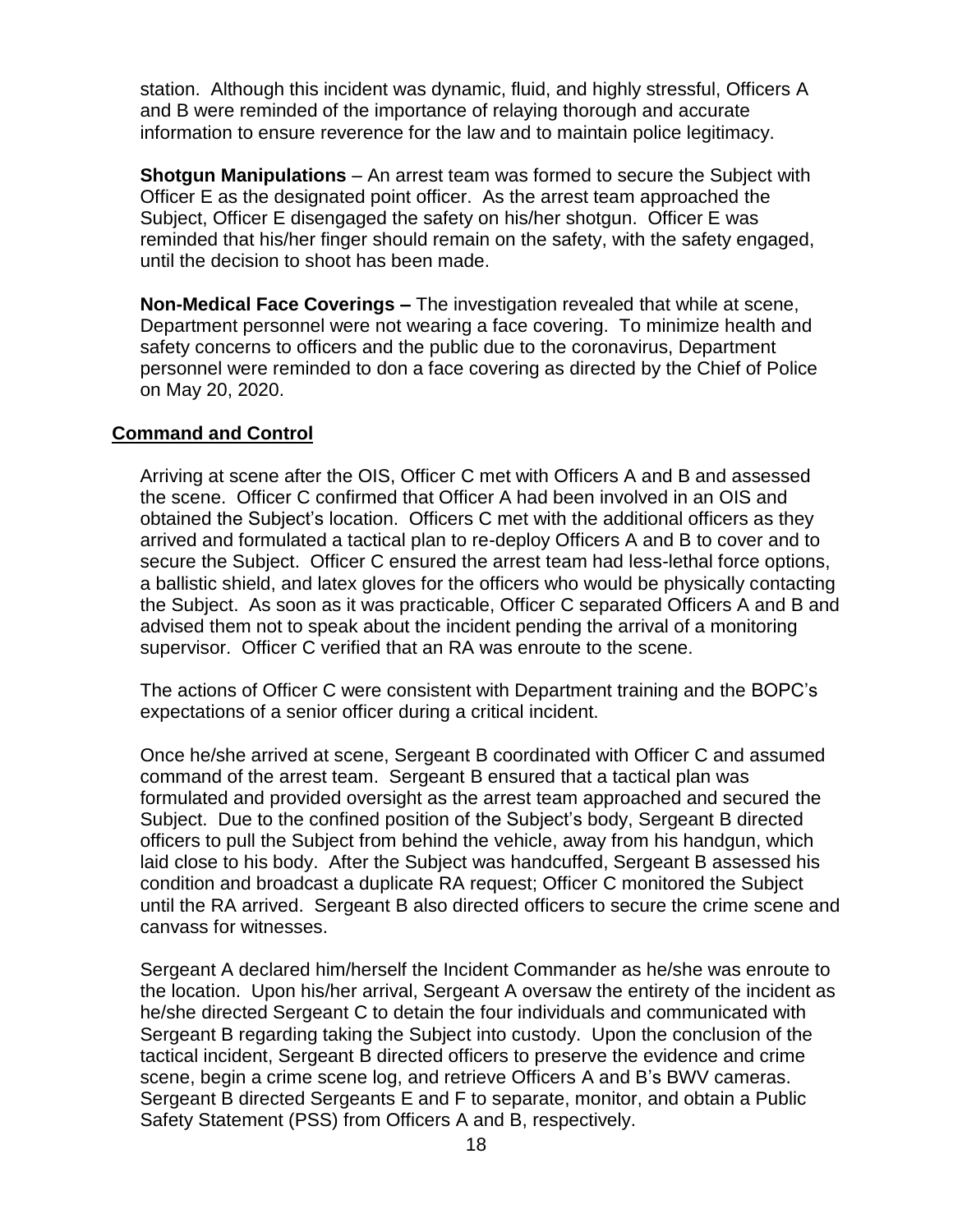Sergeant E responded to the scene, where he/she met with Sergeant A and was directed to assist in the direction of taking persons, who would later become discovered to be victims, into custody. Sergeant E assumed the monitoring and separation of Officer B where he/she obtained Officer B's PSS and transported him/her to Southeast CPS. Sergeant E continued to monitor Officer B until relieved.

Sergeant F arrived at the scene where he/she directed officers to place crime scene tape around the perimeter. Sergeant F was then directed by Sergeant E to assume monitoring duties of Officer A. Sergeant F separated and monitored Officer A. Sergeant F obtained Officer A's PSS, transported Officer A to Southeast CPS, and continued to monitor him/her until relieved.

Sergeant C arrived at the scene and was directed by Sergeant A to take the four individuals into custody. Sergeant C directed Department personnel while behind cover and developed a plan to direct the four individuals to separately stand from their prone position and walk back to officers where they were handcuffed and taken into custody without incident. Under the direction of Sergeant A, Sergeant C directed officers to transport the four individuals to Southeast station. Sergeant C remained at the scene and directed personnel to establish a perimeter.

Sergeant D was assigned as the Watch Commander when the incident occurred. Upon the four victims being placed into custody and transported to Southeast station, where they were placed in the secured detention area, Sergeant D began completing the secure detention questionnaire where he/she discovered the four individuals were in fact victims and not suspects. Sergeant D ordered officers to remove the handcuffs from the victims and have them escorted to the front, unsecured area of Southeast station where they were offered food, drink, and use of the station's facilities.

The actions of all Sergeants A, B, C, D, E, and F were consistent with Department training and the BOPC's expectations of field supervisors during a critical incident.

• The evaluation of tactics requires that consideration be given to the fact that officers are forced to make split-second decisions under very stressful and dynamic circumstances. Tactics are conceptual and intended to be flexible and incident specific, which requires that each incident be looked at objectively and the tactics be evaluated based on the totality of the circumstances.

Each tactical incident also merits a comprehensive debriefing. In this case, there were identified areas where improvement could be made. A Tactical Debrief is the appropriate forum for the involved officers to discuss individual actions that took place during this incident.

The BOPC determined Officer G would also benefit from attending a Tactical Debrief to discuss this dynamic incident in its entirety and enhance future performance.

Therefore, the BOPC found Sergeant B and Officers A, B, C, and G's tactics to warrant a Tactical Debrief.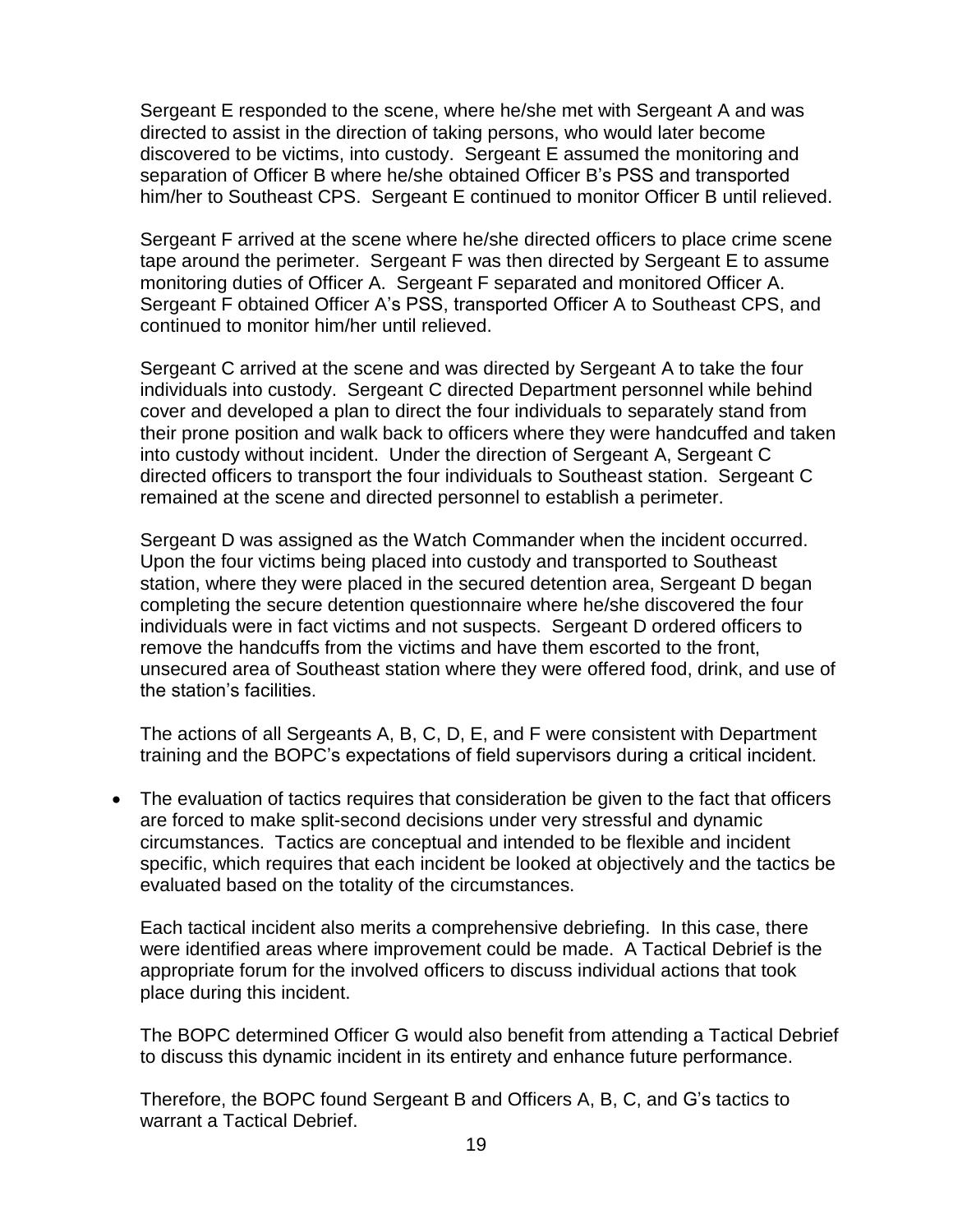# **B. Drawing and Exhibiting**

## • **Officer A**

According to Officer A, as he/she and Officer B were approaching the gas station he/she observed the Subject holding an object in his left hand, walking "aggressively" towards a parked BMW in the gas station's parking lot. Initially, Officer A was unable to determine what the Subject was holding; however, as Officer A drove closer, he/she identified the object as a handgun. Officer A advised Officer B that the Subject was armed with a handgun. Officer A stated, "As soon as I was certain that he was carrying a firearm is when I stopped the vehicle and exited." As Officer A was exiting his/her police vehicle, he/she observed the Subject raise his left arm and appear to point the handgun at Victims A and D; Officer A observed that the Subject's finger was inside the handgun's trigger guard. The Subject's left arm appeared to, "stiffen up almost as if he (the Subject) was anticipating a round going off." Officer A stated that he/she drew his/her service pistol as he/she was exiting his/her police vehicle, "because as I'm exiting is when he's [the Subject's] beginning to draw on the occupants in the vehicle. And before I'm actually able to completely make it out of the vehicle, he [the Subject] is up on target already." Officer A "believed that the situation would escalate to the point where deadly force was necessary" due to the Subject pointing a firearm at the occupants inside of the BMW. Additionally, as Officer A was exiting the police vehicle, he/she heard Officer B order the Subject to drop the handgun multiple times; however, the Subject did not comply.

## • **Officer B**

According to the investigation, as Officer B held his/her radio in his/her left hand, Officer B drew his/her service pistol with his/her right hand. Officer B briefly moved forward, past the open passenger door of his/her police vehicle, and pointed his/her service pistol in a northwesterly direction.

According to Officer B, as he/she and Officer A entered the gas station's parking lot, he/she observed the Subject walking "aggressively" towards a BMW occupied by Victims A and D. Officer B then observed the Subject reach into his waistband and draw out a handgun, place his finger on the trigger, and point it at Victims A and D. Officer B observed Victims A and D "were just in fear for their lives." Believing that the situation involved the "preservation of life," and was "imminent," Officer B drew his/her service pistol.

The BOPC conducted a thorough evaluation of the reasonableness of Officers A and B's drawing and exhibiting of their service pistols. The BOPC considered Officers A and B's observations of the Subject pointing a handgun at Victims A and D. The BOPC also considered the officers articulated that they observed the Subject's finger was inside of the trigger guard, on the trigger. The BOPC further considered the imminent threat of serious bodily harm or death the Subject presented to Victims A and D, as well as the Subject's refusal to drop his handgun when confronted by the officers.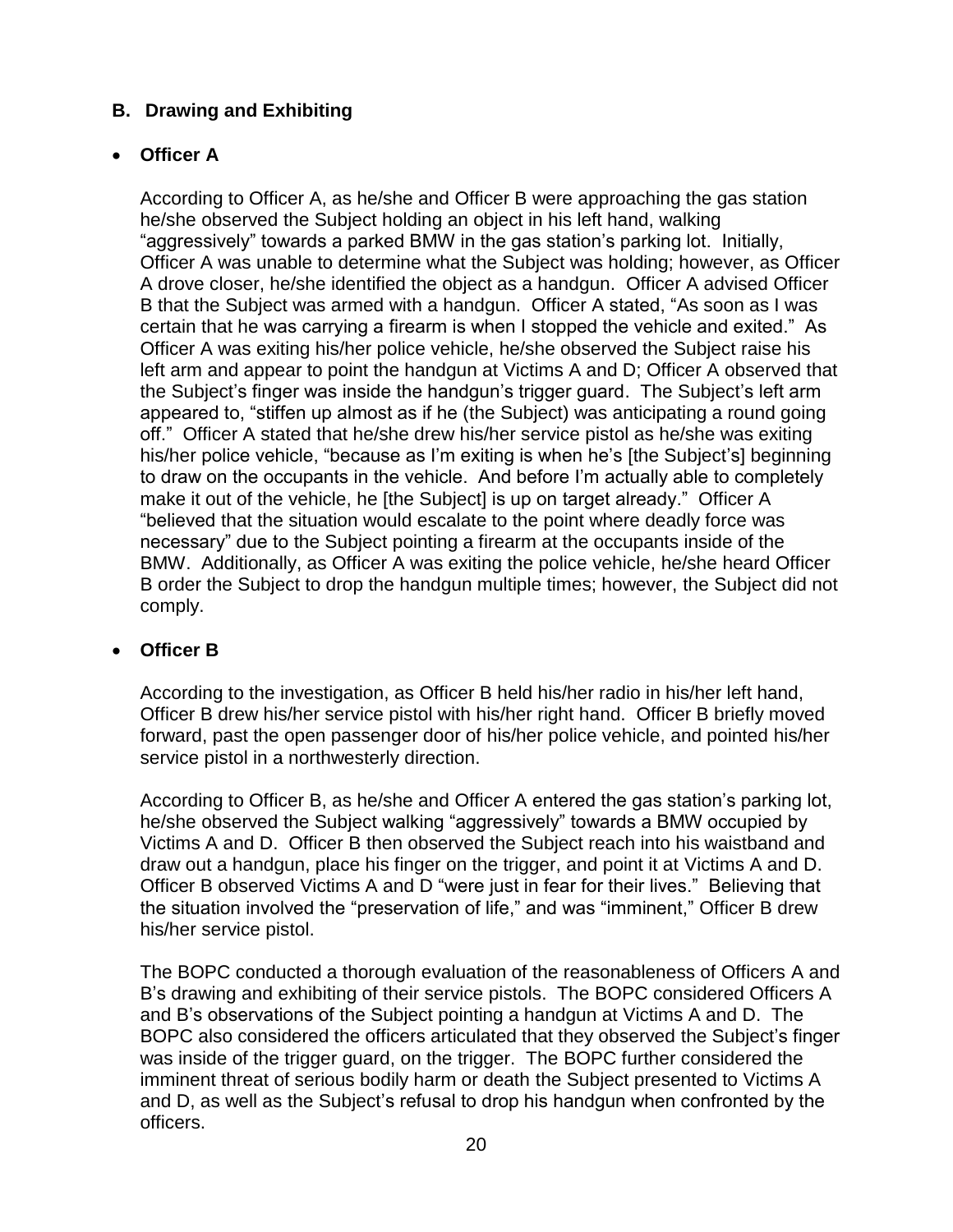Based on the totality of the circumstances, the BOPC determined that an officer with similar training and experience as Officers A and B, when faced with similar circumstances, would reasonably believe that there was a substantial risk that the situation may escalate to the point where deadly force may be justified.

Therefore, the BOPC found Officers A's and B's drawing and exhibiting of a firearm to be In Policy.

### • **Officer C**

#### First Occurrence

According to the investigation, Officer C responded to a "shots fired, officer needs help" request. Upon his/her arrival, he/she observed Officers A and B with their service pistols drawn and pointed in the Subject's direction. Although Officer C did not recall drawing his/her service pistol, Officer C drew his/her service pistol, met with Officer B, and obtained information regarding the incident. Officer C holstered his/her service pistol and began to give Officers A and B directions and formulated a tactical plan with other officers as they arrived.

#### Second Occurrence

A review of video determined that Officer C drew his/her service pistol for a second time as he/she continued to remain behind cover and gather additional personnel to approach and detain the Subject. Officer C assigned him/herself as handcuffing officer and holstered his/her service pistol to apply protective gloves.

The BOPC conducted a thorough evaluation of the reasonableness of Officer C's drawing and exhibiting of his/her service pistol. The BOPC considered that Officer C was the first unit to arrive at the scene of a "shots fired, officer needs help" call where he/she observed Officers A and B with their service pistols drawn and pointed in the Subject's direction. The BOPC also considered that when Officer C briefly holstered his/her service pistol before drawing his/her service pistol for a second time, officers were still preparing to secure the Subject and his/her handgun. While the BOPC noted that Officer C did not recall drawing his/her service pistol during the incident, the BOPC determined that Officer C's lack of recollection did not discount the validity of his/her actions.

Based on the totality of the circumstances, the BOPC determined that an officer with similar training and experience as Officer C, when faced with similar circumstances, would reasonably believe that there was a substantial risk that the situation may escalate to the point where deadly force may be justified.

Therefore, the BOPC found Officer C's drawing and exhibiting of a firearm to be In Policy.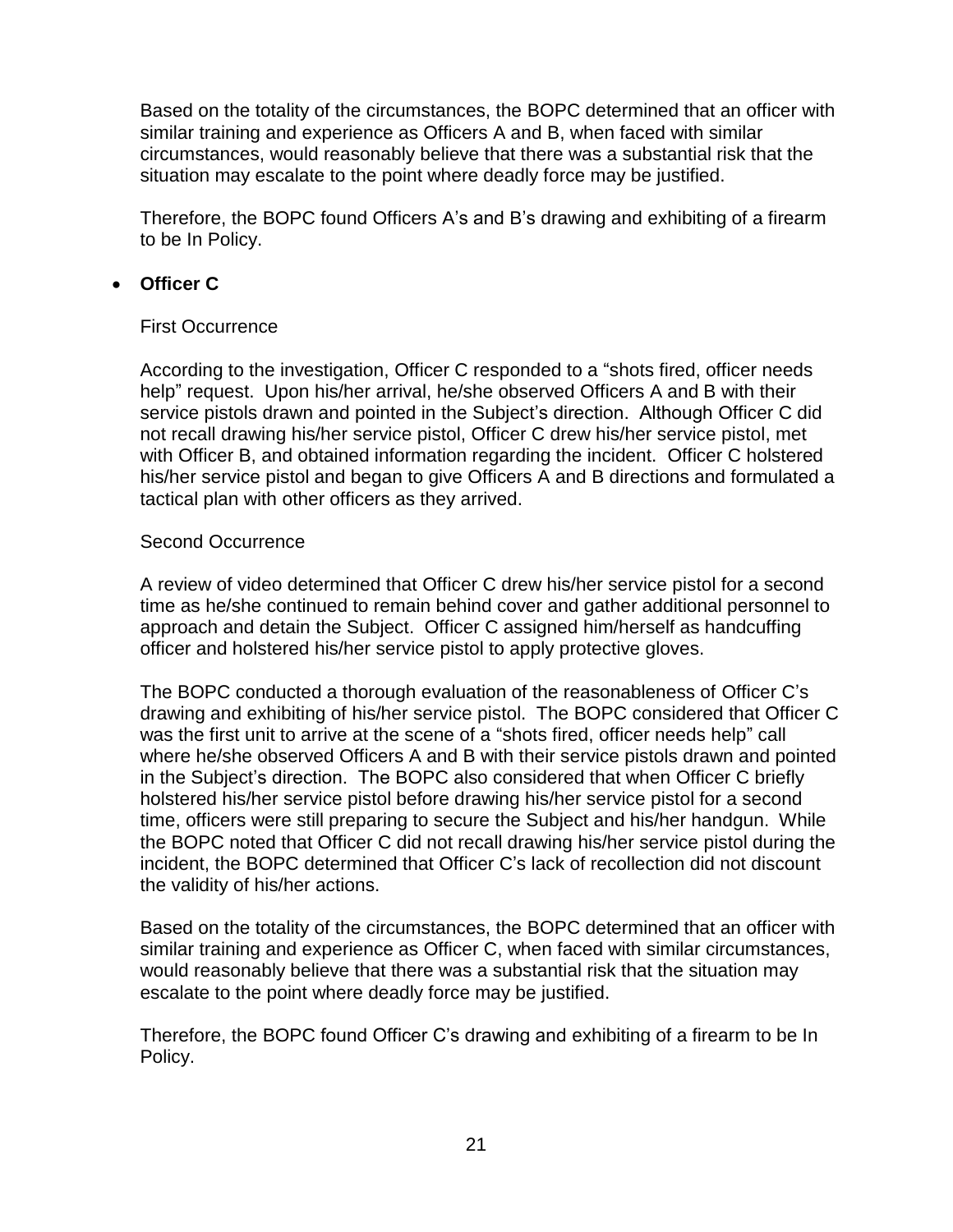### **C. Lethal Use of Force**

#### • **Officer A** (Pistol 4 rounds)

According to Officer A, "Before I fired my first round, if I remember correctly, he [the Subject] had turned his head to observe my partner and I, or at least our black and white, and made no effort at all or any acknowledgement as if he cared that we were there." Believing the Subject was going to shoot Victims A and D, Officer A aimed his/her service pistol towards the Subject's center body mass and discharged one round in a northwesterly direction in defense of their lives. Officer A stated that he/she, "didn't feel as though I had any other option because, I mean, by the time I got out of the vehicle, he [the Subject] - - his gun's already up." After Officer A fired his/her first round, the Subject began turning his whole body to the left, however, the Subject's gun was still pointed at Victims A and D. Still in defense of Victim A and D's lives, Officer A discharged his/her second round at the Subject. Officer A stated the Subject, "begins to turn towards my partner and I still holding a firearm. And at that point in time, I was unsure if my rounds had any effect, or it made contact with the target. Therefore, I felt as though mine and my partner's lives were in danger." According to Officer A, the Subject now had his handgun pointed at a downward 45 degree angle, in the officers' direction. Fearing for his/her life and his/her partner's life, Officer A discharged a third round from his/her service pistol at the Subject. Officer A believed his/her third round may have struck the Subject; however, he/she observed that the Subject was still holding the handgun as he turned back towards Victims A and D. Officer A stated, "it looked to me like he was either going to take a barricaded position and we were going to end up in a fire fight, or at that point, he was close enough to possibly just execute the driver of the vehicle [Victim A]." In defense of Victims A and D's lives, Officer A discharged a fourth round at the Subject. Following the fourth round, Officer A observed the Subject stumble, as if he had been hit by "something." The Subject then moved west between the BMW and the Hyundai and fell to the ground behind the BMW. Officer A stated that the location was "well-lit," which allowed Officer A to observe a white vehicle, an ice machine (propane shed), and the gas station shopping area. Officer A believed his/her only option was to utilize lethal force; had he/she not, Victims A and D would have been killed and he/she (Officer A) and Officer B could have been injured or killed due to the Subject's actions.

The BOPC conducted a thorough review and analysis of the proportionality, reasonableness, and necessity of Officer A's lethal use of force. The BOPC noted the Subject's actions prior to Officer A's lethal use of force, with particular focus on Officer A's background at the moment he/she discharged his/her service pistol. The BOPC discussed the spontaneity of the incident and the limited time Officer A had to observe, assess, and react to what Officer A stated was an immediate deadly threat that the Subject posed by pointing a handgun towards Victim D, Victim A, and later at Officers A and B. The BOPC noted Officer B's attempt to de-escalate the incident by verbally commanding the Subject to drop the handgun; however, the Subject ignored the command and continued to pose the deadly threat. The BOPC considered the background afforded to Officer A and balanced it to the immediacy to defend the lives of the victims from the Subject's actions. The BOPC considered the victims inside of the white Hyundai vehicle in Officer A's background as Officer A